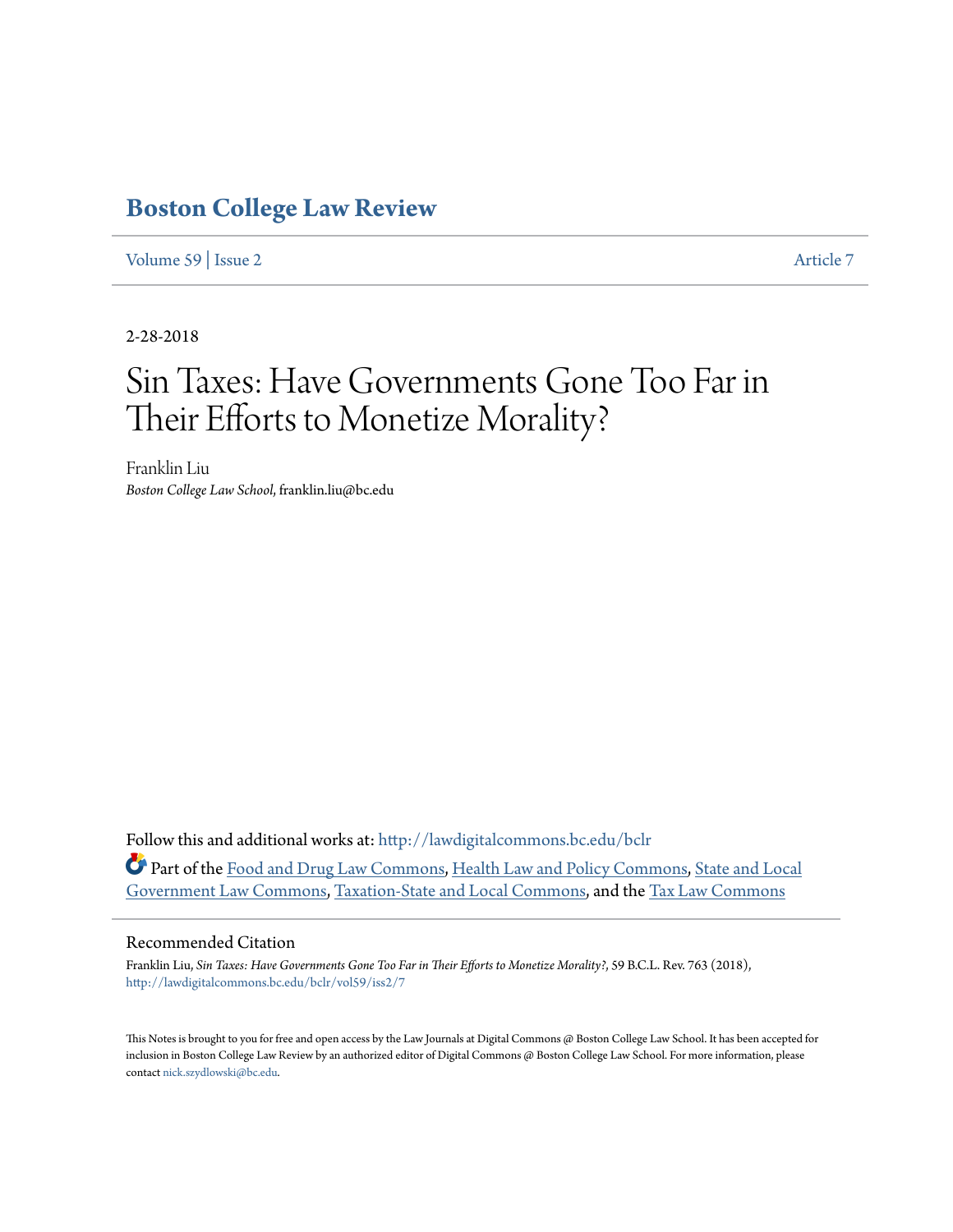# **SIN TAXES: HAVE GOVERNMENTS GONE TOO FAR IN THEIR EFFORTS TO MONETIZE MORALITY?**

**Abstract**: In June 2016, Philadelphia became the largest city in the United States to pass a soda tax, which went into effect on January 1, 2017. Soda taxes, an umbrella term for taxes that are assessed on sugar-sweetened beverages, represent the latest incarnation in a recent wave of non-traditional "sin taxes." Sin taxes target behaviors that the government considers to be socially undesirable, and traditionally have been levied to curb consumption of alcohol and tobacco products. As state and local governments continue to face burgeoning budget deficits, legislators have increased the amount of existing sin taxes and expanded the sin tax base by taxing everything from sugar-sweetened beverages and junk food to disposable plastic bags. This Note argues that, notwithstanding the significant allure sin taxes possess as revenue generating tools, legislators must carefully evaluate each new potential "sin" independently on its own merits, and understand the inherent limitations of sin taxes, their regressive nature, and the attenuated public health justifications that accompany many non-traditional sin taxes. This Note argues that legislators should thus be wary of an unbridled expansion of sin taxes into non-traditional areas, and consider alternative methods of curbing unhealthy private behaviors, such as requiring manufacturers of sinful goods and services to affix warning labels on their offerings and improving consumer access to healthier substitutes.

#### **INTRODUCTION**

In June 2016, Philadelphia became the largest city in the United States to pass a tax on soda and other sugary drinks.<sup>[1](#page-1-0)</sup> The passage of the Philadelphia soda tax was a significant milestone because at that time, only one such proposal had passed in Berkeley, California, with forty other soda taxes having previously

<span id="page-1-0"></span> <sup>1</sup> Michael Burke, *Philadelphia Becomes First Major City to Pass Soda Tax*, USA TODAY (June 16, 2016), http://www.usatoday.com/story/news/2016/06/16/philadelphia-becomes-first-major-citypass-soda-tax/85999128/ [https://perma.cc/A6E7-3SZG] (noting that Philadelphia's sugary drinks tax covers soda, teas, energy drinks, and sport drinks, and expressly carved out drinks containing over 50% fruit juice, vegetable juice, or milk). In March 2013, then New York City Mayor Michael Bloomberg proposed to limit the size of sugary drinks sold at restaurants and theaters to sixteen ounces (known as the "Portion Cap Rule"), but the proposal was struck down by the New York State Supreme Court as being "arbitrary and capricious." *In re* N.Y. Statewide Coal. of Hispanic Chambers of Commerce v. N.Y.C. Dep't of Health & Mental Hygiene, 23 N.Y.3d 681 (2013); *see* Margot Sanger-Katz, *Soda Tax Passes in Philadelphia. Advocates Ask: Who's Next?*, N.Y. TIMES (June 16, 2016), http://www.nytimes.com/2016/06/17/upshot/soda-tax-passes-in-philadelphia-advocates-ask-whosnext.html?  $r=0$  [https://perma.cc/4VP3-QNF7] (noting that the Philadelphia soda tax of 1.5 cents per ounce will apply to all sugar or artificially-sweetened drinks sold within the city limits).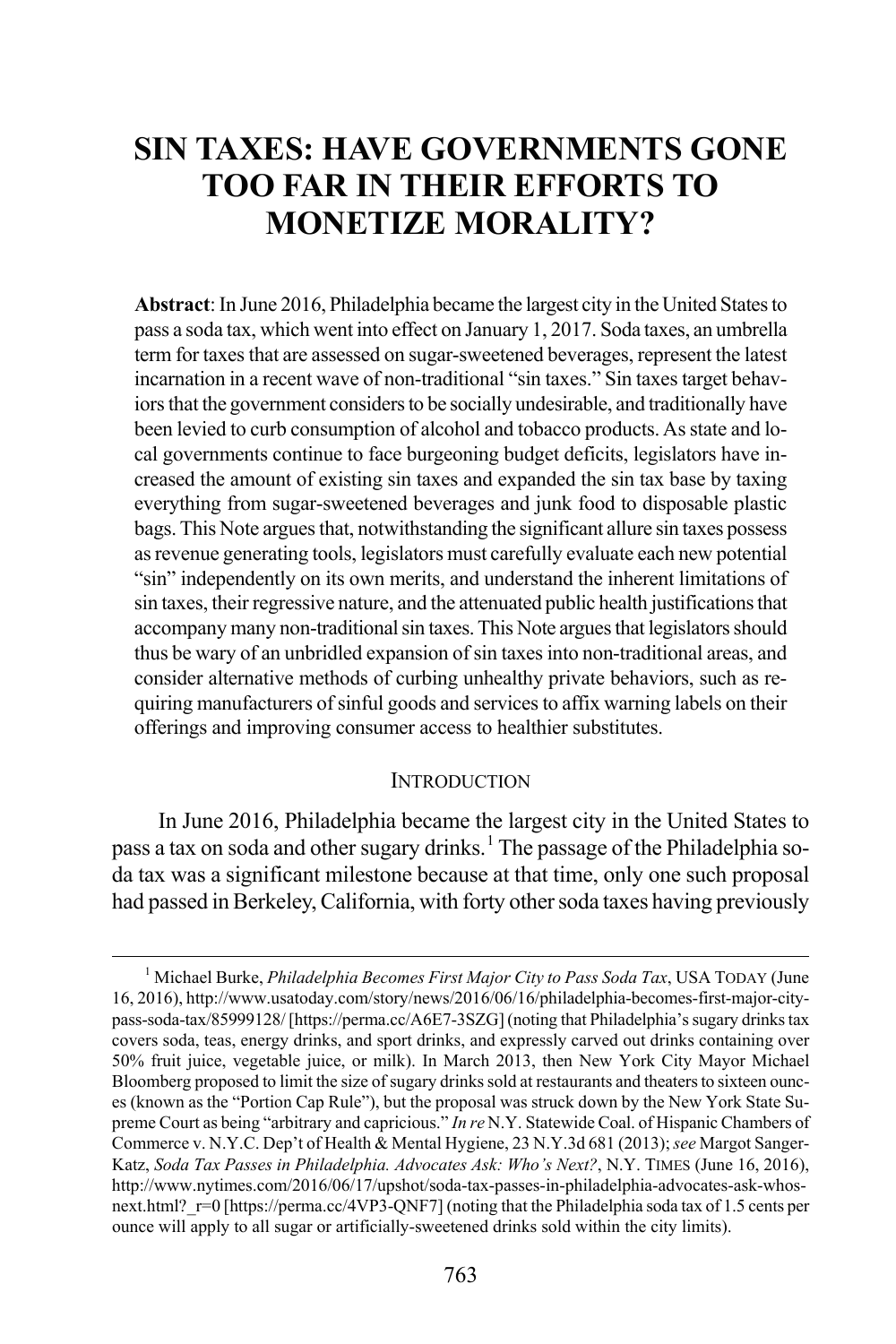been defeated in city and state governments across the United States.<sup>[2](#page-2-0)</sup> The Philadelphia version covers sodas, sports drinks, energy drinks, and other sugary drinks, with the tax revenue funding early childhood education and other social programs.[3](#page-2-1)

The Philadelphia soda tax is one recent example of a "sin tax."[4](#page-2-2) Sin taxes are a form of tax assessed on certain behaviors that the government considers to be detrimental to society.<sup>[5](#page-2-3)</sup> Sin taxes are uniquely powerful tools because they allow governments to discourage harmful individual behaviors while simultaneously raising revenue from them.[6](#page-2-4) Traditionally, sin taxes covered goods such as alcohol and tobacco products, but in recent years there has been a concerted push by legislators at all levels of government to broaden the application of sin taxes to cover new non-traditional "sins" such as sugary soft drinks and junk food.<sup>[7](#page-2-5)</sup>

The basic mechanics behind how sin taxes work are relatively straightforward: imposing a tax on a good or service makes it more expensive for consumers, which in turn should lead consumers to purchase fewer of those goods and services.<sup>[8](#page-2-6)</sup> Because a total reduction in demand for the sinful goods and services to zero would be unrealistic and indeed self-defeating, governments rely on the fact that even after the tax has been added at least some people will still purchase

<span id="page-2-2"></span>fortune.com/2016/07/06/philadelphia-soda-tax-consumers/ [https://perma.cc/WTX5-DACS]. Taxes on soda and cigarettes are different from other sales taxes because they help people avoid harming themselves and thus benefit the communities that pay them. *Id.* 5  $\frac{5}{1}$  Rachelle H. Perkins, *Salience and Sin: Designing Taxes in the New Sin Era*, 2014 BYU L. REV.

<span id="page-2-3"></span>143, 143–184; *see also* Richard H. Mattoon & Sarah Wetmore, *Sin Taxes: The Sobering Fiscal Reality*, 339 CHI. FED. RES. LETTER (Fed. Reserve Bank of Chi., Chi., Ill.), 2015, https://www.chicago fed.org/publications/chicago-fed-letter/2015/339 [https://perma.cc/5N9B-FUES](noting that sin taxes both discourage individuals from engaging in socially disfavored behaviors and reimburse the public for the costs arising from those behaviors). <sup>6</sup> Jonathan Cummings, *Obesity and Unhealthy Consumption: The Public-Policy Case for Placing*

<span id="page-2-4"></span>*a Federal Sin Tax on Sugary Beverages*, 34 SEATTLE U. L. REV. 273, 280 (2010); James R. Hines Jr., *Taxing Consumption and Other Sins*, J. ECON. PERSP., Winter 2007, at 49, 50; Vann R. Newkirk II, *UK's Sugar Tax: Do 'Sin Taxes' Work? The Wages of Sin Taxes*, ATLANTIC (Mar. 19, 2016), http:// www.theatlantic.com/international/archive/2016/03/the-wages-of-sin-taxes/474327/ [https://perma. cc/MRH5-XEES].

<span id="page-2-6"></span><span id="page-2-5"></span> Perkins, *supra* note 5, at 145. In recent years, some lawmakers have even pushed for widening the definition of sin taxes to include taxing indoor tanning and strip clubs. *Id.* Lawmakers have also taken aim at goods whose consumption harm the environment, such as disposable paper and plastic bags. *Id*. at 146. 8 Newkirk, *supra* note 6.

<span id="page-2-0"></span> <sup>2</sup> <sup>2</sup> Sanger-Katz, *supra* note 1. The Philadelphia soda tax was heavily contested, with the soft drink industry and local grocers spending nearly \$5 million to lobby and advertise in opposition to the tax, claiming it was simply a "grocery tax." *Id*. 3

<span id="page-2-1"></span>Burke, *supra* note 1; *see* Allison Aubrey, *Taxing Sugar: 5 Things to Know About Philly's Soda Tax*, NPR (June 9, 2016), http://www.npr.org/sections/thesalt/2016/06/09/481390378/taxing-sugar-5 things-to-know-about-phillys-proposed-soda-tax [https://perma.cc/S4KD-4YXA] (highlighting that the soda tax in Philadelphia was originally three cents per ounce and exempted artificially sweetened drinks such as diet sodas). <sup>4</sup> Brian Galle, *What the Soda Tax Means for Consumers*, FORTUNE (July 6, 2016), http://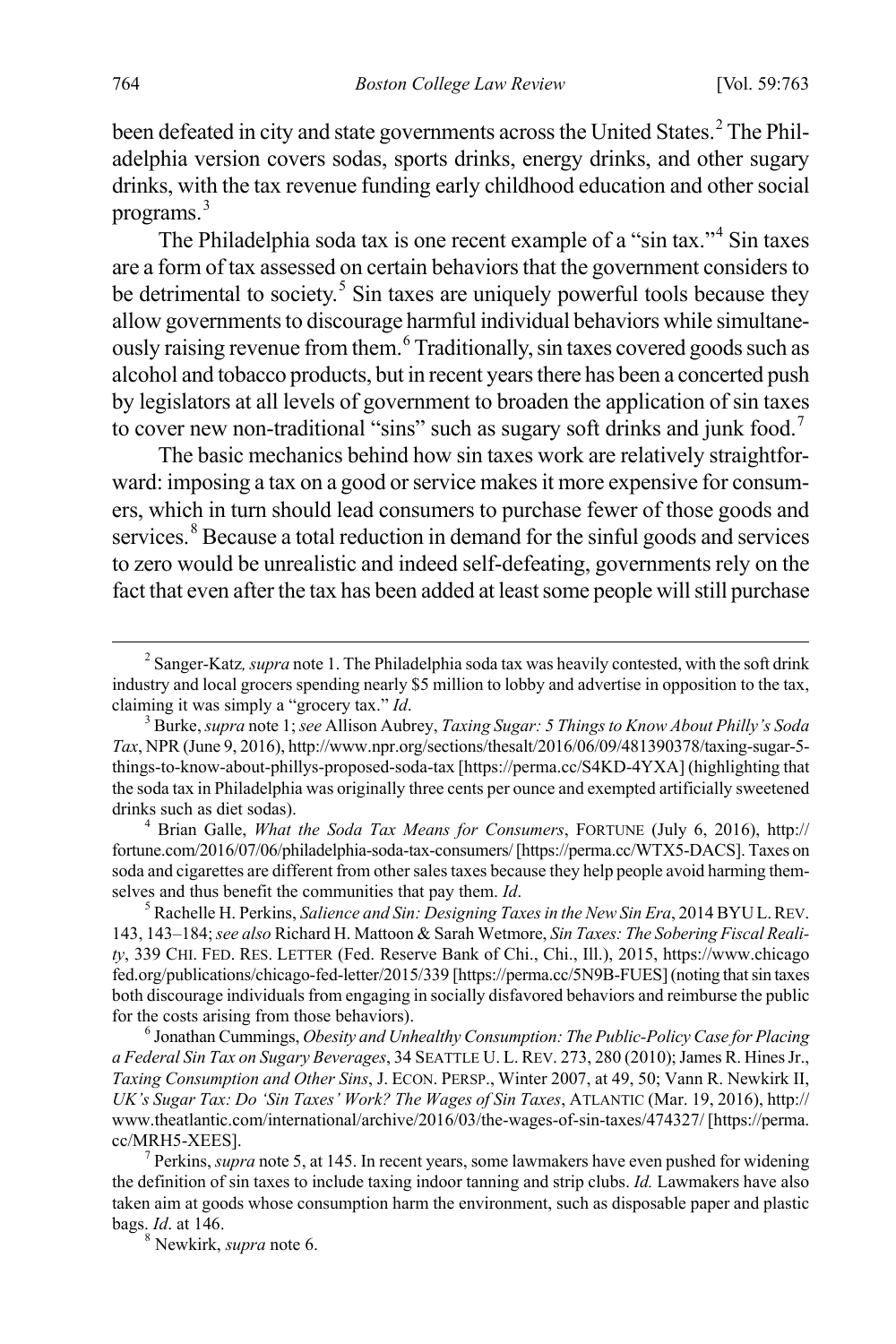the sinful goods and services.<sup>[9](#page-3-0)</sup> The key to sin taxes is that the goods and services usually targeted by governments to be taxed as sins are demand inelastic, mean-ing that in theory, even modest sin taxes should generate considerable revenue.<sup>[10](#page-3-1)</sup>

Despite their tantalizing potential to raise substantial revenue for cash-strapped governments, sin taxes come at a cost.<sup>[11](#page-3-2)</sup> For starters, sin taxes tend to be regressive, hitting the poorest members of society the hardest and effectively penalizing lower income individuals for their unhealthy consumption choices, which are often dictated by their cost-sensitivity and a lack of access to viable healthier alternatives.<sup>[12](#page-3-3)</sup> Sin taxes have also been criticized on the grounds that they fuel wasteful spending wars on lobbying and advertising on both sides of the tax.[13](#page-3-4) In some cases, even after the sin tax is passed, a portion of the revenue may be diverted from its originally billed purpose and instead used to fund other unadvertised programs.<sup>[14](#page-3-5)</sup> Sin taxes may also produce negative unintended con-

<span id="page-3-2"></span>See Adam J. Hoffer et al., *'Sin Tax' Costs Outweigh Benefits*, U.S. NEWS & WORLD REP. (Feb. 5, 2013), https://www.usnews.com/opinion/blogs/economic-intelligence/2013/02/05/sin-tax-costsoutweigh-benefits [https://perma.cc/EKW3-54ZK] (arguing that the costs associated with sin taxes in the form of regressivity, wasteful lobbying, and misdirected tax revenues may be on net more harmful than beneficial to society); Newkirk, *supra* note 6 (highlighting that sin taxes impose a special burden

<span id="page-3-3"></span><sup>12</sup> See Adam J. Hoffer et al., *Sin Taxes: Size, Growth, and Creation of the Sindustry 1, 14 (Merca*tus Ctr., Working Paper No. 13-04, 2013) (noting that while sales taxes are generally regressive, sin taxes on the consumption of goods like cigarettes and alcohol are especially regressive because the poor tend to consume such goods in greater amounts compared to higher income individuals). <sup>13</sup> Hoffer, *supra* note 11. In 2009, the soft drink industry spent over \$57 million on lobbying ef-

<span id="page-3-4"></span>forts in order to combat taxes on their products. *Id*.; *see also* Sanger-Katz*, supra* note 1 (stating that to combat the \$5 million the soft drink industry spent in opposition to the tax, advocates for the Philadelphia sin tax spent about \$2 million, \$1.6 million of which was donated by former New York City Mayor Michael Blomberg).

<span id="page-3-5"></span> $^{14}$  Jean-François Minardi & Francis Pouliot, The Unintended Consequences of Taxes ON TOBACCO, ALCOHOL AND GAMBLING 2 (2014); Claudia Vargas et al., *Big Chunk of Soda Tax Money Not Going to Pre-K*, INQUIRER (Phila.) (July 16, 2016), http://www.philly.com/philly/ news/20160614 Drink tax\_proposal\_had\_some\_sweetners.html [https://perma.cc/2M6Z-ZTPZ]. Despite the fact that the Philadelphia soda tax was sold to the public as being necessary for funding universal pre-kindergarten, nearly 20% of the soda tax revenue (approximately \$16 million of the \$91

<span id="page-3-0"></span><sup>&</sup>lt;sup>9</sup> See id. (noting that some people will still consume sinful goods and services even after such good and services are taxed). If consumption of a good or service were entirely eliminated, there would not be any sales transactions remaining to be taxed and the government would be unable to raise any revenue. *Id.*; *see also* Catherine Rampell, *For Cash-Strapped States, Sin Is Sure Lucrative*, N.Y. TIMES (Apr. 17, 2010), http://www.nytimes.com/2010/04/18/weekinreview/18rampell.html [https://perma.cc/GV4W-AJ2X] (noting that if a sin tax caused all consumers to stop their consumption immediately, it would lead to withdrawal and eliminate a revenue source on which states have come to depend). <sup>10</sup> *See* Perkins, *supra* note 5 (noting that consumer demand for inelastic goods and services will not

<span id="page-3-1"></span>change as much as an elastic good or service and thus tends to be more efficient). Price elasticity measures how sensitive demand is to a particular price change; inelastic goods and services enjoy demand changes that outweigh the price changes. Tatiana Andreyeva et al., *The Impact of Food Prices on Consumption: A Systematic Review of Research on the Price Elasticity of Demand for Food*, 100 AM.J. PUB. HEALTH 216, 216 (2010); Amy Gallo, *A Refresher on Price Elasticity*, HARV. BUS. REV. (Aug. 21, 2015), https://hbr.org/2015/08/a-refresher-on-price-elasticity [https://perma.cc/RB83-79AK].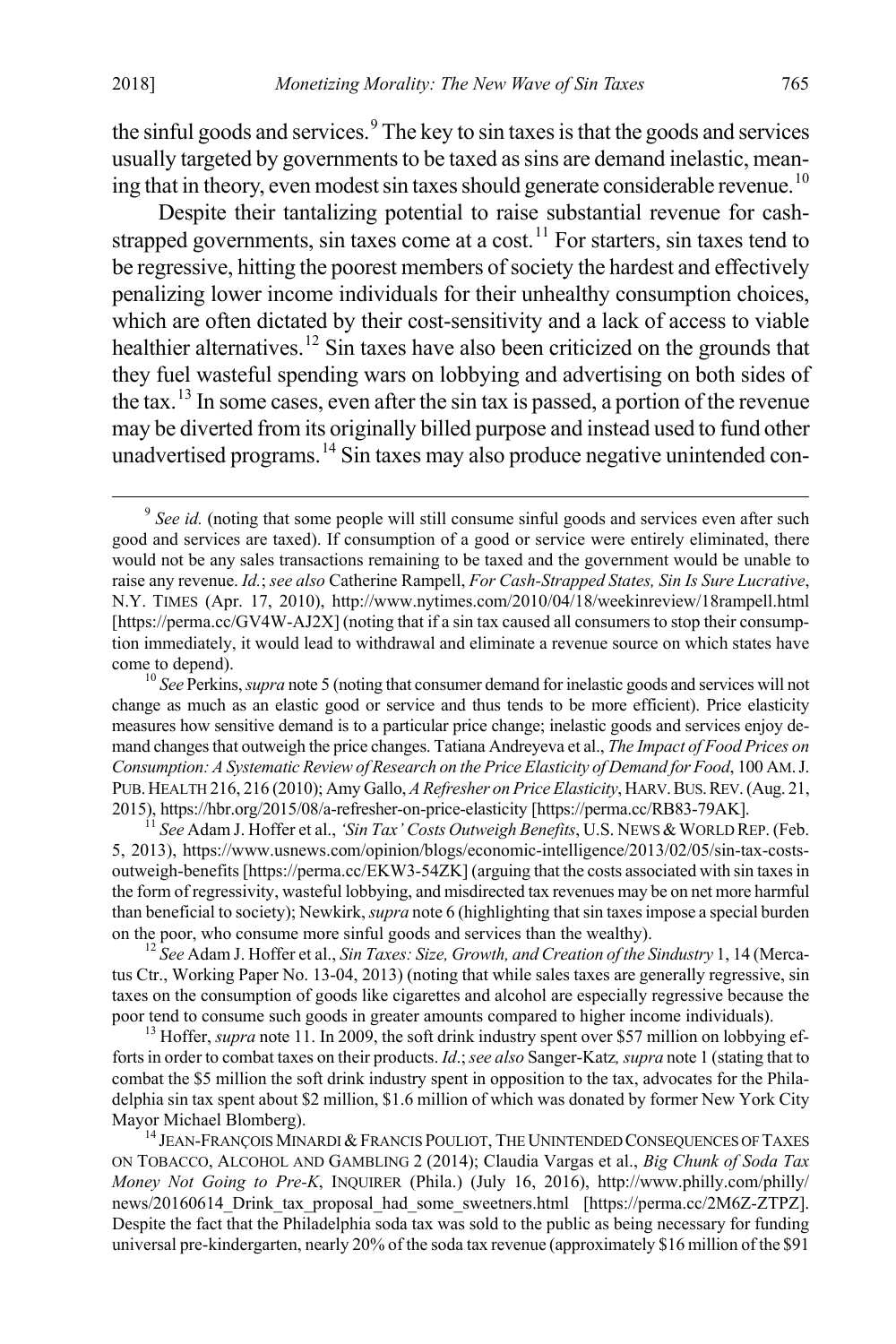sequences, particularly if the sin tax is quite large, as consumers may try to avoid paying the tax, creating a black market for those goods and services.<sup>[15](#page-4-0)</sup>

Even on the benefits side of the equation, as legislators push to expand the sin tax base to cover soda and other socially disfavored goods and services, it is at best uncertain whether soda taxes and other non-traditional sin taxes have the same public health benefits commonly attributed to "traditional" sin taxes.<sup>[16](#page-4-1)</sup> While traditional sin taxes on alcohol and tobacco products compensate the public for negative externalities like drunk driving and carcinogenic second-hand smoke, the negative externalities associated with the consumption of sugary drinks, for example, are far less clear.<sup>[17](#page-4-2)</sup> This is in large part due to the relative youth of these taxes and the complexities with linking sugar intake from soft drinks to obesity, a condition that can be affected by many other factors aside from diet, such as fitness, environment, and genetics.<sup>[18](#page-4-3)</sup> It has been argued that non-traditional sugary drinks and junk food taxes are justified because their consumption is a public health burden that drives up the costs of healthcare for everyone, but this argument could also justify taxing *any* behaviors which burden the healthcare system, such as keeping terminally ill patients on indefinite life support.<sup>[19](#page-4-4)</sup>

This Note argues that state and local governments looking to raise funds through expanding the sin tax base into non-traditional areas like sugary drinks and junk food must treat these taxes as different *in kind* to traditional sin taxes on alcohol and tobacco, and resist the strong temptation to use sin taxes as a mere proxy to regulate the consumption of any socially disfavored good or service.<sup>[20](#page-4-5)</sup> Part I of this Note provides a historical overview of sin taxes from their origins during the Revolutionary War to the present day, and explores the key features of sin taxes which have made them an increasingly used and relied-upon tool for

million that the Philadelphia soda tax would generate per year) will be used to help fund other programs such as employee benefits, homelessness, and the city's community college. Vargas, *supra*. 15 MINARDI &POULIOT, *supra* note 14, at 3. In Canada, a large increase in the 1990s on cigarette

<span id="page-4-0"></span>taxes caused the share of cigarettes purchased on the black market to skyrocket from 1% to 31% with-

<span id="page-4-1"></span>in six years. *Id*.<br><sup>16</sup> See Newkirk, *supra* note 6 (noting that in the absence of clear individual or public health bene-<br>fits, non-traditional sin taxes like sugar taxes are primarily justified on their ability to raise

<span id="page-4-2"></span> $\frac{17}{17}$  See id. (showing a direct link between soda taxes and decreases in obesity is difficult because soda taxes have only been in effect for a few years and obesity can be caused by multiple factors other than diet, including fitness, genetics, and the individual's environment). For example, studies conducted by the Mexican government and researchers in the United States show that in Mexico, which was one of the earliest adopters of a one peso per liter soda tax, it remains too early to tell if the tax has cut diabetes and obesity rates, despite a drop-off in soda sales. Margot Sanger-Katz, *Yes, Soda Taxes Seem to Cut Soda Drinking*, N.Y. TIMES (Oct. 13, 2015), https://www.nytimes.com/2015/ 10/13/upshot/yes-soda-taxes-seem-to-cut-soda-drinking.html?\_r=0 [https://perma.cc/FD3M-YUJ8]. <sup>18</sup> Newkirk, *supra* note 6. <sup>19</sup> *Id*. <sup>20</sup> *See infra* notes 1–180 and accompanying text.

<span id="page-4-3"></span>

<span id="page-4-5"></span><span id="page-4-4"></span>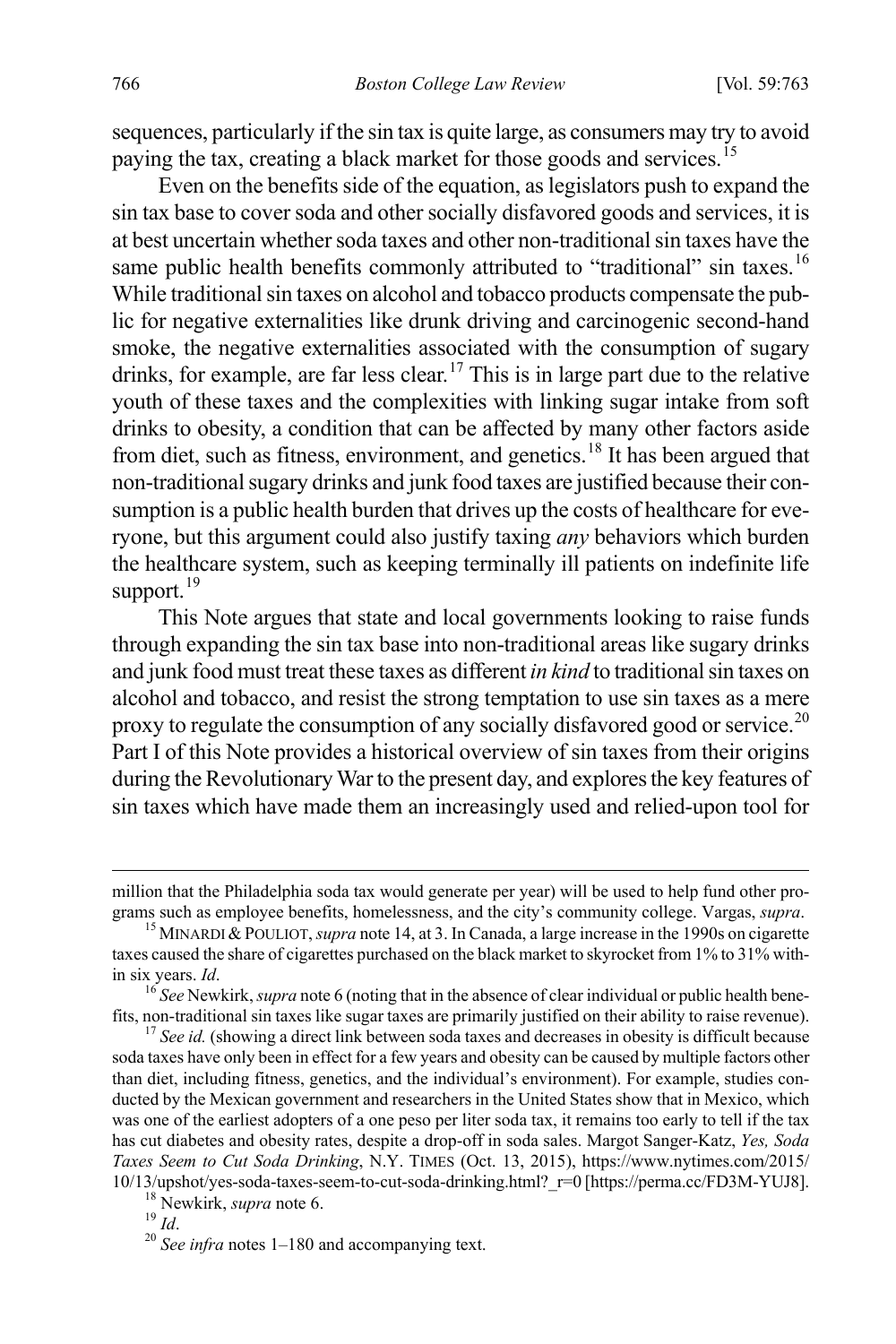lawmakers.<sup>[21](#page-5-0)</sup> Part I also outlines the primary justifications which have been advanced for taxing sin and concludes with a discussion on the recent efforts by legislators to expand the reach of sin taxes to cover non-traditional items like sugary soft drinks and junk food.<sup>[22](#page-5-1)</sup> Part II discusses the limitations of sin taxes and the inherent tension between its twin aims of raising revenue and curbing undesirable consumer behavior.<sup>[23](#page-5-2)</sup> Part II also lays out the principal negative consequences associated with sin taxes and sets forth a few alternatives to sin taxes as a means of nudging individuals to make healthier lifestyle choices, including direct regulation of sinful goods and services and enhanced labeling require-ments for sinful goods and services.<sup>[24](#page-5-3)</sup> Part III analyzes the ways in which sin taxes may be reformed to both accentuate its positive impacts and reduce some of its negative consequences, and evaluates the merits of several proposed alter-natives to sin taxes.<sup>[25](#page-5-4)</sup> Part III argues that legislators seeking to expand sin taxes into non-traditional areas in order to promote public health should treat them as different in kind to traditional sins and proposes a hybrid solution which, among other things, would couple modestly set sin taxes with mandatory labeling requirements to provide consumers with better information about the health risks which may arise from their purchase decisions.<sup>[26](#page-5-5)</sup>

#### I. THE BIRTH AND RISE OF THE "SINDUSTRY"

Sin taxes are aimed at goods and services whose consumption produces harmful societal side effects.<sup> $\frac{27}{7}$  $\frac{27}{7}$  $\frac{27}{7}$ </sup> Thus, sin taxes are often justified on the grounds that they discourage behaviors that impose negative spillover costs on third parties.[28](#page-5-7) Section A of this Part briefly examines the history and evolution of sin taxes, from their inception during the American Revolution to the present day.<sup>[29](#page-5-8)</sup> Section B highlights some of the unique features of sin taxes compared to other forms of taxation that make them such an attractive and increasingly used tool for lawmakers seeking to raise revenue.<sup>[30](#page-5-9)</sup> Section C presents the three main justifications for sin taxes including their ability to raise revenue, their potential to enhance private health outcomes, and their ability to promote social welfare by

<span id="page-5-3"></span><span id="page-5-2"></span><span id="page-5-1"></span><span id="page-5-0"></span><sup>&</sup>lt;sup>21</sup> See infra notes 27–98 and accompanying text.<br>
<sup>22</sup> See infra notes 27–98 and accompanying text.<br>
<sup>23</sup> See infra notes 99–159 and accompanying text.<br>
<sup>24</sup> See infra notes 99–159 and accompanying text.<br>
<sup>25</sup> See infra

<span id="page-5-9"></span><span id="page-5-8"></span><span id="page-5-7"></span><span id="page-5-6"></span><span id="page-5-5"></span><span id="page-5-4"></span><sup>&</sup>lt;sup>28</sup> See id. at 3 (explaining that the social welfare justification for sin taxes is essentially a market correction mechanism because without the sin tax consumers will likely consume above the socially optimal quantity of the sinful good or service). <sup>29</sup> *See infra* notes 33–38 and accompanying text. <sup>30</sup> *See infra* notes 39–48 and accompanying text.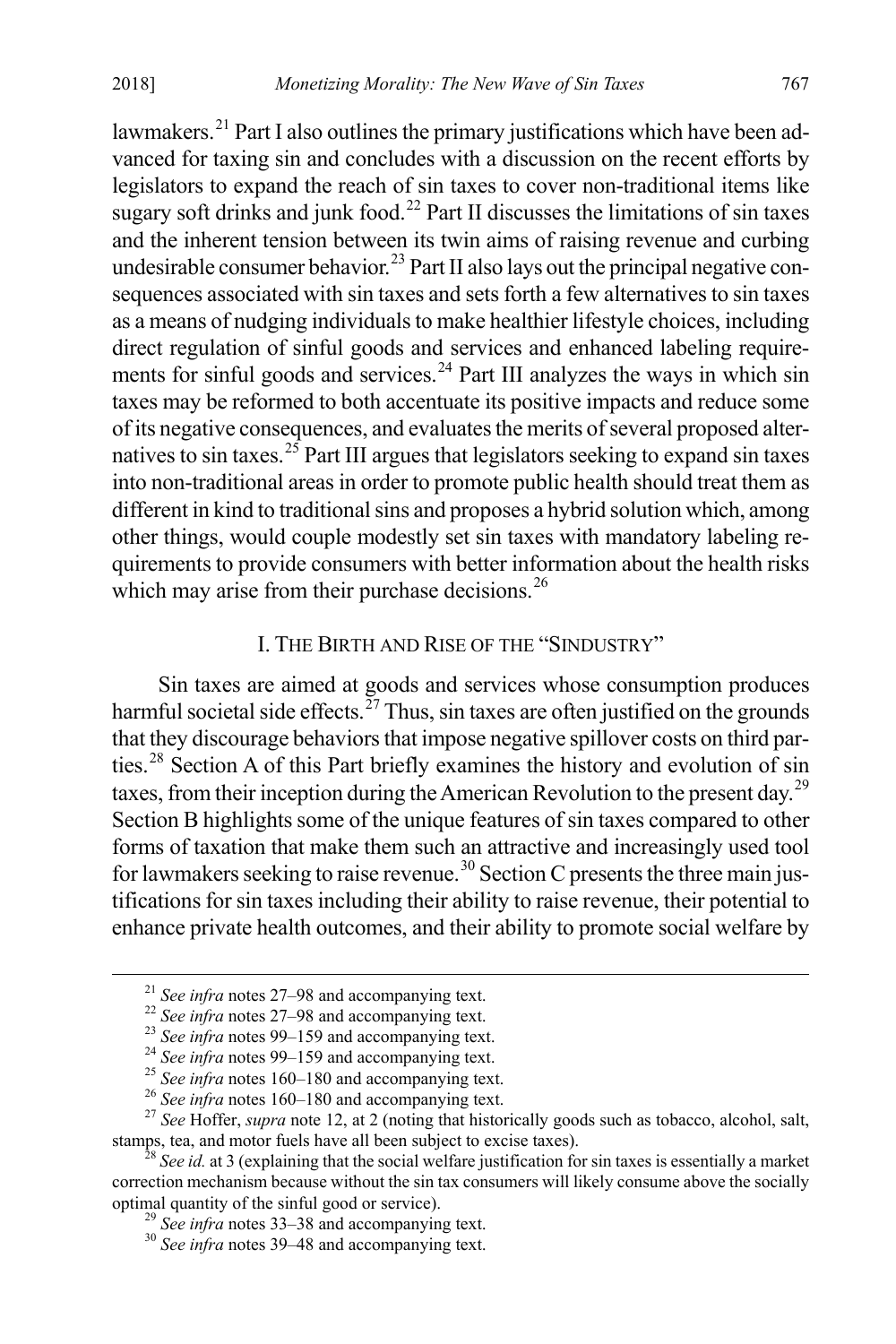reducing the negative externalities attendant with sinful consumption patterns.<sup>[31](#page-6-0)</sup> Finally, Section D discusses the recent trend towards an expansion of sin taxes, in which legislators are adding to a growing list of sins, which to date has in-cluded items ranging from soda and plastic bags to indoor tanning services.<sup>[32](#page-6-1)</sup>

## *A. The History of Sin Taxes*

One of the earliest sin taxes in the United States was an excise tax passed in 1791 on the sale of domestically produced whiskey and other alcoholic spirits, a measure proposed by Alexander Hamilton as a way to repay the national debt in the wake of the Revolutionary War.<sup>[33](#page-6-2)</sup> Hamilton, then President George Washington's Secretary of the Treasury, believed that in addition to generating revenue, the whiskey tax would help warn the public about the negative effects associated with consuming alcohol. $3\overline{4}$ 

Since that time, taxes on alcohol have continued to play a significant role in raising revenue for the government.<sup>[35](#page-6-4)</sup> Prior to the ratification of the Sixteenth Amendment in 1913, which granted Congress the power to impose a federal income tax, excise taxes on alcohol and tobacco represented the government's primary source of revenue.<sup>[36](#page-6-5)</sup> In fact, the lost tax revenue during the Great De-

<span id="page-6-3"></span>directly to the U.S. government. Hoover, *supra.* 34 Perkins, *supra* note 5, at 149–50; *see also* Newkirk, *supra* note 6 (noting that The Sugar Act of 1764, though not intended to be a sin tax, had the effect of one by simultaneously raising revenue for the British Crown while also discouraging alcohol consumption by making sugar, a key input in the production of rum, more expensive than before).<br><sup>35</sup> Perkins, *supra* note 5, at 150. In 1862, an alcohol tax was passed to raise revenue to help fund

<span id="page-6-4"></span>the Civil War effort and remained in effect even during Prohibition. *Id*.<br><sup>36</sup> *Id*. The Sixteenth Amendment provided that "[t]he Congress shall have power to lay and col-

<span id="page-6-5"></span>lect taxes on incomes, from whatever source derived . . . ." U.S.CONST. amend.XVI. An excise tax is a tax that is due at the time a specific good or service is purchased and is commonly built into the price of the good or service. *Excise Tax*, https://www.irs.gov/businesses/small-businesses-selfemployed/excise-tax [https://perma.cc/4HTW-JPSG] (last updated Nov. 20, 2017); *see* Phineas Baxandall, *Taxing Habits: When It Comes to State Taxes, Sin Is In*, FED. RES. BANK BOS. REGIONAL REV., Q1 2003, at 19, 24 (noting that in 1910, revenue generated from alcohol and tobacco taxes comprised 37% of the federal budget). Early federal excise taxes targeted goods such as tobacco and refined sugar, but faced intense opposition in the seventeenth and eighteenth centuries and, today, are much less important sources of revenue than they once were. Hines, *supra* note 6, at 51–52. Indeed, all federal excise taxes were eliminated at various points in time, and since the passage of the Sixteenth Amendment in 1913, the federal income tax quickly replaced federal excise taxes as the primary source of the federal government's revenue. *Id.* at 52. Nevertheless, some federal excise taxes still

<span id="page-6-2"></span><span id="page-6-1"></span><span id="page-6-0"></span><sup>&</sup>lt;sup>31</sup> *See infra* notes 49–90 and accompanying text.<br><sup>32</sup> *See infra* notes 91–98 and accompanying text.<br><sup>33</sup> Perkins, *supra* note 5, at 149–50. The tax was assessed on whiskey and other alcoholic spirits produced in the United States and ultimately led to violent protests that culminated in the Whiskey Rebellion of 1791. *Id*. at 107–08; Michael Hoover, *The Whiskey Rebellion*, U.S.DEP'T OF THE TREASURY, ALCOHOL AND TOBACCO TAX AND TRADE BUREAU, https://www.ttb.gov/public\_info/whisky\_ rebellion.shtml [https://perma.cc/DD8J-5MBH]. The tax, known as the Distilled Spirits Tax of 1791, was calculated on a per gallon basis and was paid, in cash, by whiskey and other alcohol spirit producers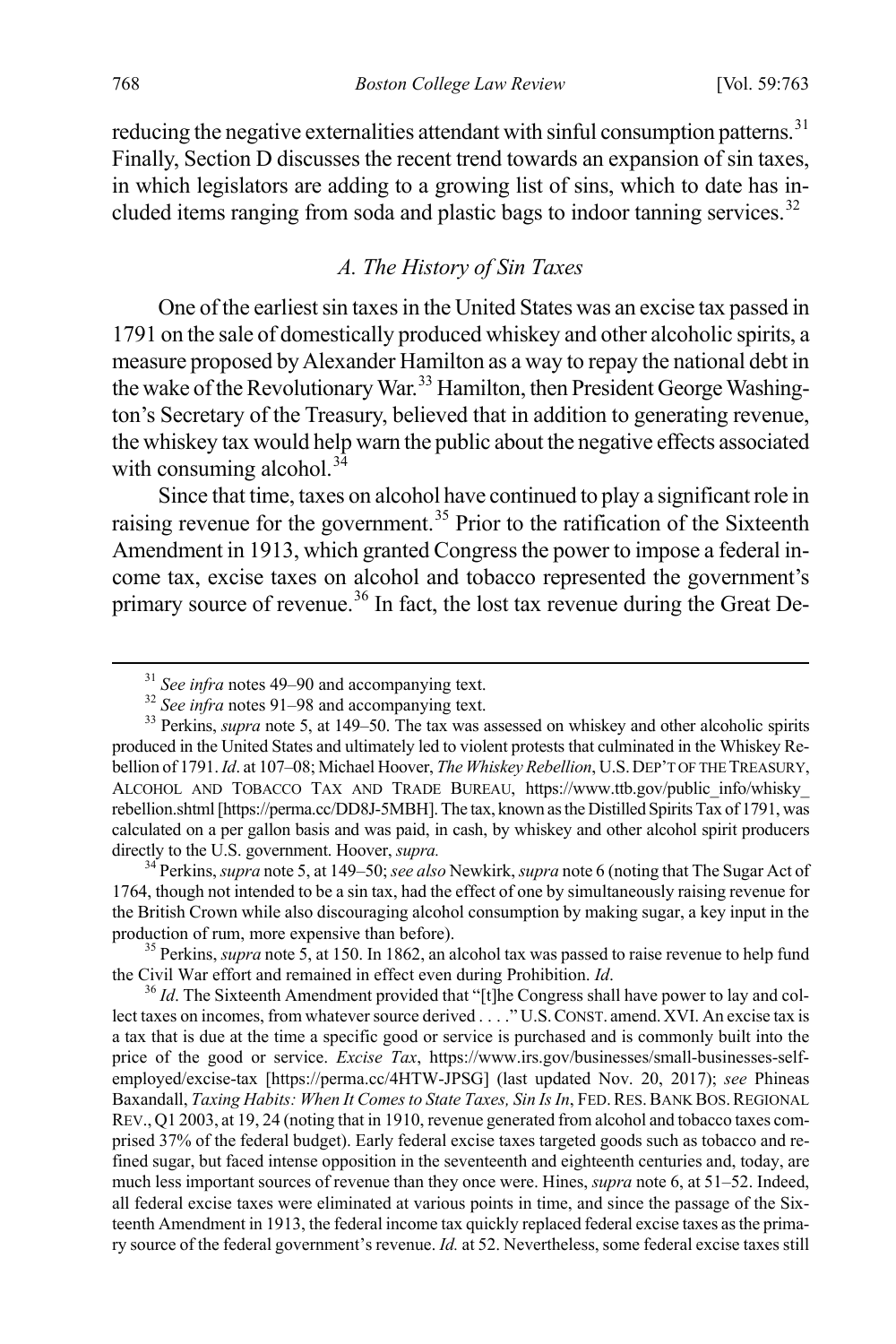pression as a result of Prohibition proved to be a key factor in the government's decision to ultimately repeal Prohibition years later, underscoring the importance of tax revenue collected from taxes on alcohol.<sup>[37](#page-7-0)</sup>

According to figures published by the U.S. Census Bureau, excise taxes on alcohol and tobacco products still remain crucial sources of revenue for the government, with total state receipts for sales of alcoholic beverages in 2015 totaling \$6.43 billion, and state sales of tobacco products nationwide accounting for over \$17.7 billion in tax revenue over the same period.<sup>[38](#page-7-1)</sup>

#### *B. Sin Taxes as Attractive Political Tools*

Sin taxes are particularly attractive to lawmakers because they are relatively easy to pass and later amend, if necessary.[39](#page-7-2) One unique feature of sin taxes is that they typically face fewer political opponents compared to general taxes because they only apply to those who actually purchase the sinful good or service, making them more likely to be passed into law.<sup>[40](#page-7-3)</sup> Furthermore, resistance to sin taxes also tends to be less robust because sin taxes are intended to operate, at least in part, for the good of society by reducing the quantity of some defined social harm, such as secondhand smoke in the case of cigarette taxes or drunk driving in the case of alcohol taxes. $41$  Moreover, because sin taxes are already reflected in the prices of the disfavored goods and services at the time of purchase and not assessed separately after the fact, they are less visible and obvious to consumers than other taxes, such as property or income taxes.<sup>[42](#page-7-5)</sup>

<span id="page-7-2"></span>*Code of Politics, Not Reason*, N.Y. TIMES (Apr. 10, 2012), http://www.nytimes.com/2012/04/11/ business/economy/a-tax-code-of-politics-not-practicality.html [https://perma.cc/B4BG-EKLW] (noting that income taxes are less effective at raising revenue than other taxes for political reasons). Income taxes split Democrats and Republicans with Democrats generally in favor of taxing wealthier Americans to fund public programs for the poor and Republicans preferring to use tax exemptions and deductions to help wealthy Americans avoid the full brunt of the income tax. Porter, *supra*. 40 Perkins, *supra* note 5, at 153. Sin taxes affect fewer individuals than an income tax, for exam-

<span id="page-7-3"></span>ple, because not everyone smokes or drinks alcohol. *See id.* (discussing, in general, the applicability of sin taxes to only select portions of the population).

<span id="page-7-5"></span><span id="page-7-4"></span><sup>41</sup> See id. (noting that sin taxes are intended to advance some social benefit).<br><sup>42</sup> Baxandall, *supra* note 36, at 26. While sin taxes have a long tradition in the United States, today's sin taxes are accompanied by a host of problems, including regressivity and problems stemming from their inability to distinguish between responsible and irresponsible consumption behaviors. *Id*. at 19. *See generally* Raj Chetty et al., *Salience and Taxation: Theory and Evidence*, 99 AM.ECON.

exist today, with the most prominent perhaps being the federal gasoline tax, which was passed in 1933 as part of an effort to reduce traffic congestion and pollution. *Id.* <sup>37</sup> Perkins, *supra* note 5, at 150. After Prohibition was repealed in 1933, federal excise taxes ac-

<span id="page-7-0"></span>counted for around 15% of federal revenue with revenue from the federal alcohol tax totaling \$500– 600 million per year. Hines, *supra* note 6, at 52. <sup>38</sup> *2015 State Government Tax Collections*, U.S.CENSUS BUREAU, https://factfinder.census.gov/

<span id="page-7-1"></span>faces/tableservices/jsf/pages/productview.xhtml?src=bkmk [https://perma.cc/YG6T-QCFN]. By way of comparison, in 2015, state income tax receipts totaled over \$387.2 billion and total tax revenues approximately \$916.5 billion. *Id.* <sup>39</sup> Mattoon & Wetmore, *supra* note 5; Perkins, *supra* note 5, at 152; *see* Eduardo Porter, *A Tax*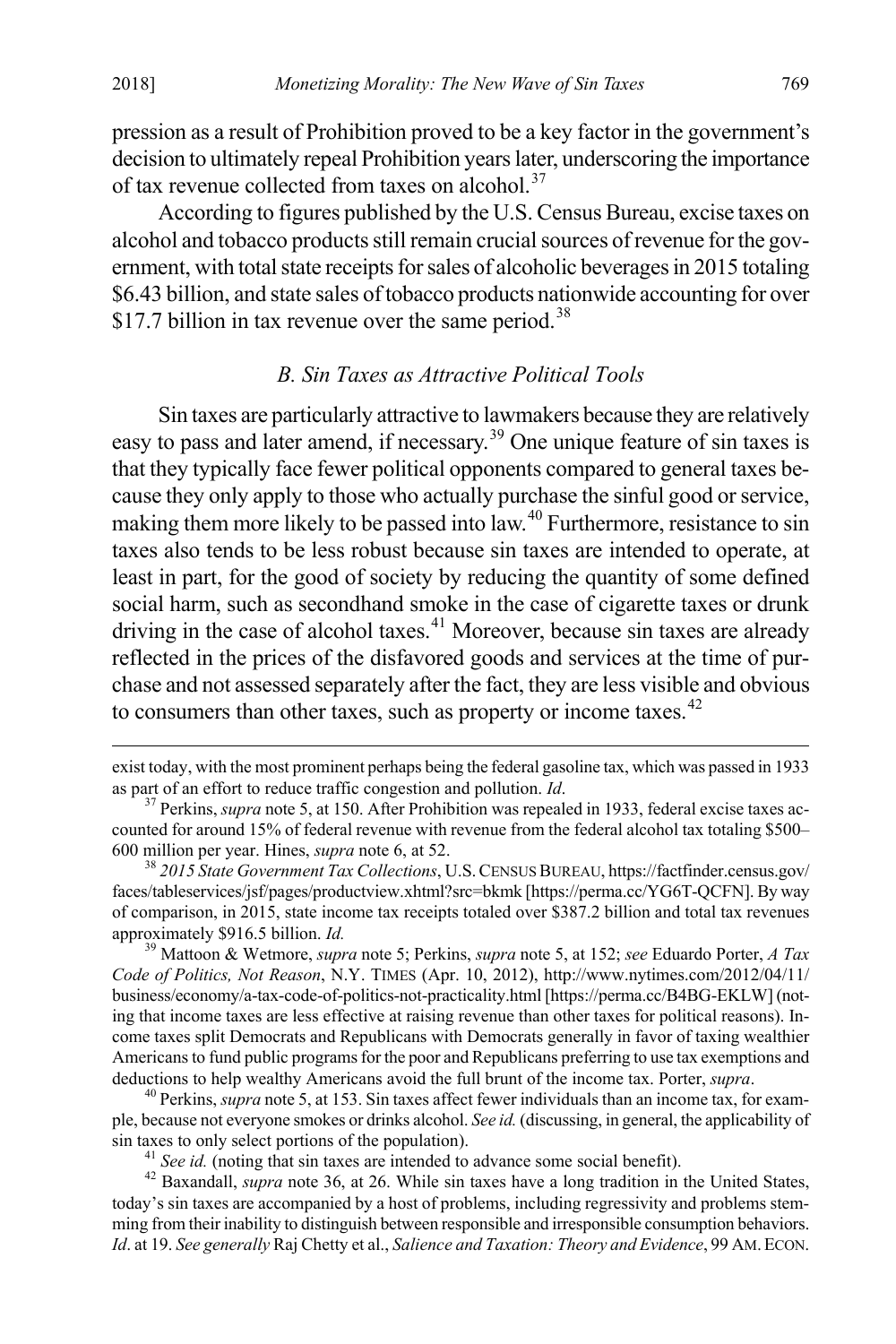Taxing consumption is also far simpler than collecting income taxes because consumption taxes are levied at the point of sale and are entirely inde-pendent of an individual's income level.<sup>[43](#page-8-0)</sup> Perhaps just as important, consump-tion taxes are not only easier to collect, but are also more difficult to evade.<sup>[44](#page-8-1)</sup> Further, sin taxes do not create perverse incentives like other forms of taxation, such as income taxes which can penalize desirable activities such as working.<sup>[45](#page-8-2)</sup> Because taxing an activity generally reduces the quantity of that activity, an increase in income taxes for example would operate to discourage working and thus distort decision-making in a way that tends to hurt the economy.<sup>[46](#page-8-3)</sup> In contrast to sin taxes, general taxes have faced widespread voter backlash, as evidenced both by the outcomes of specific referenda and the lack of popular sup-port for the legislators who propose them come re-election.<sup>[47](#page-8-4)</sup> Finally, because consumption of a sinful good or service is not essential, sin taxes are viewed as "voluntary user fees," which lends sin taxes an appearance of fairness that is lacking amongst other common forms of taxation. $48$ 

<span id="page-8-0"></span>*ence*, 131 J. PUB. ECON. 115, 115 (2015); Perkins, *supra* note 5, at 144.<br><sup>43</sup> Porter, *supra* note 39. Consumption taxes are commonly observed in Western Europe where<br>several nations believe that all citizens have a rig

<span id="page-8-1"></span><sup>44</sup> *Id.* Consumption taxes also create fewer perverse incentives with respect to the quantity of work or investment an individual undertakes in response to the tax. *Id*. Some scholars believe that consumer taxes also independently benefit society by encouraging savings and thereby helping to promote economic growth. *Id*. Consumption taxes are also harder to evade than income taxes and thus should have a more robust revenue stream. *See* Kathleen DeLaney Thomas*, The Psychic Cost of Tax Evasion*, 56 B.C. L. REV. 617, 618 (2015) (noting that a major problem with income taxes is that people cheat on their returns, in part because only about 1% of individual taxpayers are audited and the penalties for underreporting are also relatively small).<br><sup>45</sup> Porter, *supra* note 39.<br><sup>46</sup> See Martin Feldstein, *Effects of Taxes on Economic Behavior*, 61 NAT'L TAX J. 131, 134, 137

<span id="page-8-3"></span><span id="page-8-2"></span>(2008) (suggesting that changes in the income tax rate not only affect labor supply, but also taxpayers' consumption levels); N. Gregory Mankiw, *I Can Afford Higher Taxes. But They'll Make Me Work Less*, N.Y. TIMES (Oct. 9, 2010), http://www.nytimes.com/2010/10/10/business/economy/10view. html [https://perma.cc/FS5P-ZSU3] (implying that tax increases would diminish incentives to keep working because the marginal return to labor would be correspondingly decreased); *see also* Megan McArdle, *Why States Like Sin Taxes*, BLOOMBERG (Jan. 23, 2015), https://www.bloomberg.com/ view/articles/2015-01-23/what-states-get-out-of-sin-taxes [https://perma.cc/WJ4D-WXKT] (noting that consumption taxes raise the price of current and future consumption equally, and thus do not distort decisions on when to engage in the taxed behavior). Revenue generated from income taxes can also be extremely inconsistent, fluctuating with individual employment changes, whereas sin tax rev-<br>enue tends to be more steady and reliable. McArdle, *supra*.

<span id="page-8-4"></span><sup>47</sup> Perkins, *supra* note 5, at 152–53; Sandra Fabry, *Reliance on 'Sin' Taxes Draws Opposition*, HEARTLAND INST. (June 1, 2005), https://www.heartland.org/news-opinion/news/reliance-on-sintaxes-draws-opposition?source=policybot [https://perma.cc/S9HK-Q5WJ]. <sup>48</sup> *See* Baxandall, *supra* note 36, at 26 (suggesting one reason for the relative popularity of using

<span id="page-8-5"></span>sin taxes to raise revenue is because the public views them as voluntary user fees). To borrow a quote

REV. 1145 (2009) (describing "tax salience" as how visible the tax is when built into the price of a good or service and noting that when taxes are built into a price, it may help obscure the actual tax rate). Studies have shown that taxpayers are more likely to ignore the after-tax price of a good and focus on the pre-tax price in situations where tax salience is lower. Jacob Goldin, *Optimal Tax Sali-*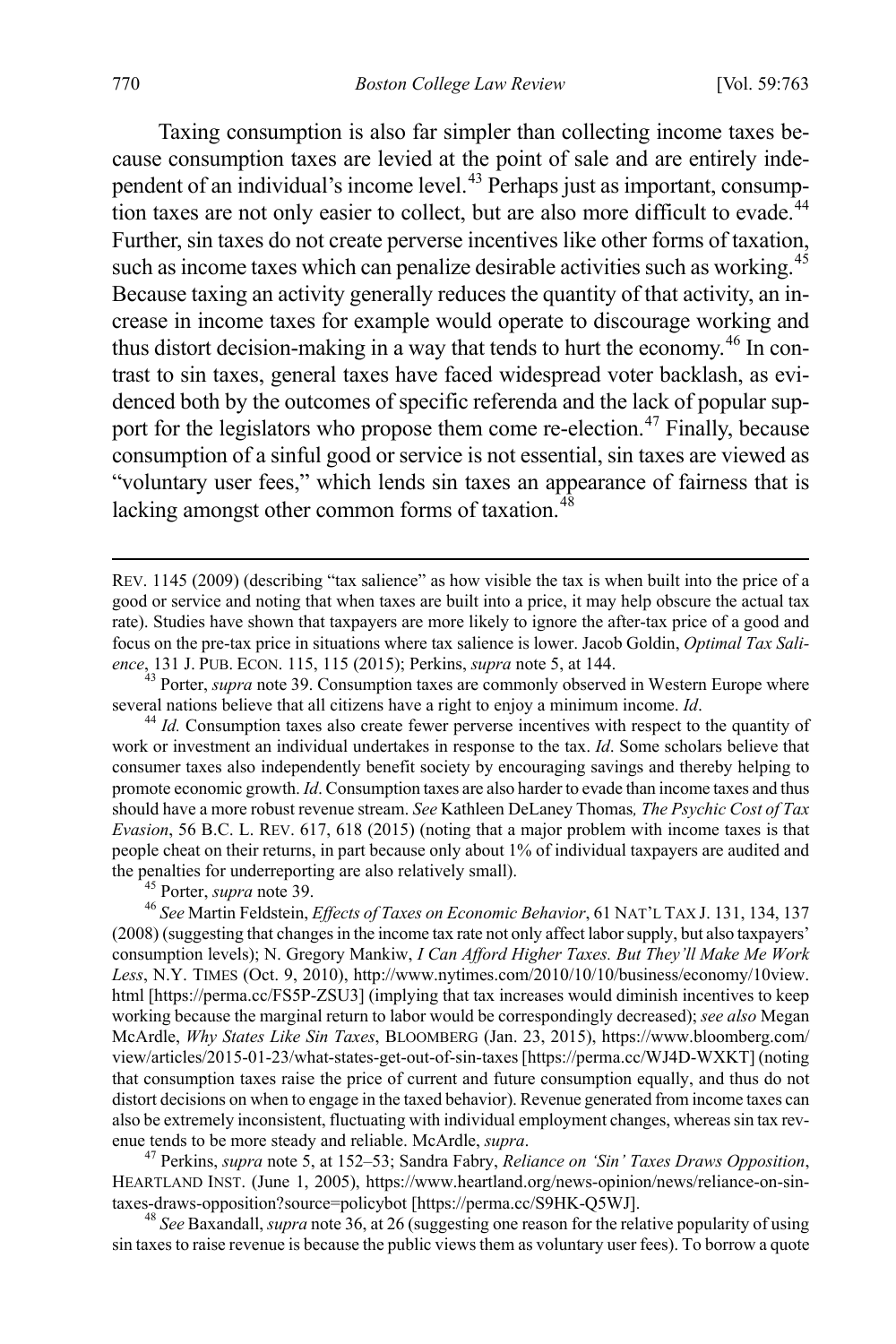#### *C. Justifications for Sin Taxes*

The main justifications advanced in support of sin taxes include their ability to raise revenue, advance private health outcomes by discouraging individual consumption of sinful goods and services, and promote public health by compensating society for the costs of sinful consumption.[49](#page-9-0) Subsection 1 of this Sec-tion details the revenue-raising justification for sin taxes.<sup>[50](#page-9-1)</sup> Subsection 2 discusses the way sin taxes operate to nudge individuals towards making healthier lifestyle choices for themselves by raising the cost of purchasing sinful goods and services.<sup>[51](#page-9-2)</sup> Finally, Subsection 3 explains the public health and social welfare arguments that are made in favor of instituting  $\sin$  taxes.<sup>[52](#page-9-3)</sup>

#### 1. Sin Taxes Are Effective Revenue-Raising Instruments

Perhaps the least controversial justification for sin taxes is that they are ex-tremely effective tools for raising revenue for governments.<sup>[53](#page-9-4)</sup> According to one estimate, the United States collects over \$96.2 billion per year from state and federal gambling, tobacco, and alcohol taxes alone.<sup>[54](#page-9-5)</sup> The revenue-raising successes enjoyed by this triumvirate of traditional sin taxes have not gone unno-ticed by cash-strapped governments desperate to balance their budgets.<sup>[55](#page-9-6)</sup>

Sin taxes are such effective revenue raisers because the goods and services they target are all relatively demand inelastic, which means that consumers are relatively insensitive to price changes and will therefore purchase about the same quantity of the good or service as before the sin tax.<sup>[56](#page-9-7)</sup> In theory, this means that, provided the government has properly selected the good or service to impose the sin tax on, consumers will purchase about the same quantity of the good or ser-vice, even though the price of that good or service is now higher due to the tax.<sup>[57](#page-9-8)</sup>

<span id="page-9-5"></span><sup>54</sup> *Id*. Of the \$96.2 billion in state and federal tax receipts, gambling accounted for \$24.9 billion, tobacco \$44.3 billion, and alcohol \$27 billion. *Id*.

<span id="page-9-1"></span><span id="page-9-0"></span>from Jean-Baptiste Colbert, the finance minister of Louis XIV, sin taxes are effective because they "pluck the most feathers from a goose while producing the least hissing." *Id.*<br><sup>49</sup> Mattoon & Wetmore, *supra* note 5.<br><sup>50</sup> See infra notes 53–60 and accompanying text.<br><sup>51</sup> See infra notes 61–72 and accompanying text.<br><sup></sup>

<span id="page-9-4"></span><span id="page-9-3"></span><span id="page-9-2"></span><sup>2011),</sup> http://www.washingtontimes.com/news/2011/oct/26/banking-on-sin-states-profit-as-taxes-rise-on-<br>vice/ [https://perma.cc/662H-Z4HK] (noting that governments lean heavily on sin tax revenue).

<span id="page-9-7"></span><span id="page-9-6"></span><sup>&</sup>lt;sup>55</sup> Perkins, *supra* note 5, at 152.<br><sup>56</sup> Adam Hoffer et al., *Regressive Effects: Causes and Consequences of Selective Consumption Taxation* 1, 8, 9 (Mercatus Ctr., Working Paper, 2015). While purchases of any good will decrease in response to a price increase of that good, the effectiveness of the tax also depends on the ability of consumers to find available substitutes for the taxed good. *Id*. at 8. 57 Perkins, *supra* note 5, at 173. In addition, taxes on inelastic goods have the added benefit of

<span id="page-9-8"></span>being more economically efficient because they create less deadweight loss (a measure of societal welfare) than taxes on demand-elastic goods. *Id.* at 174.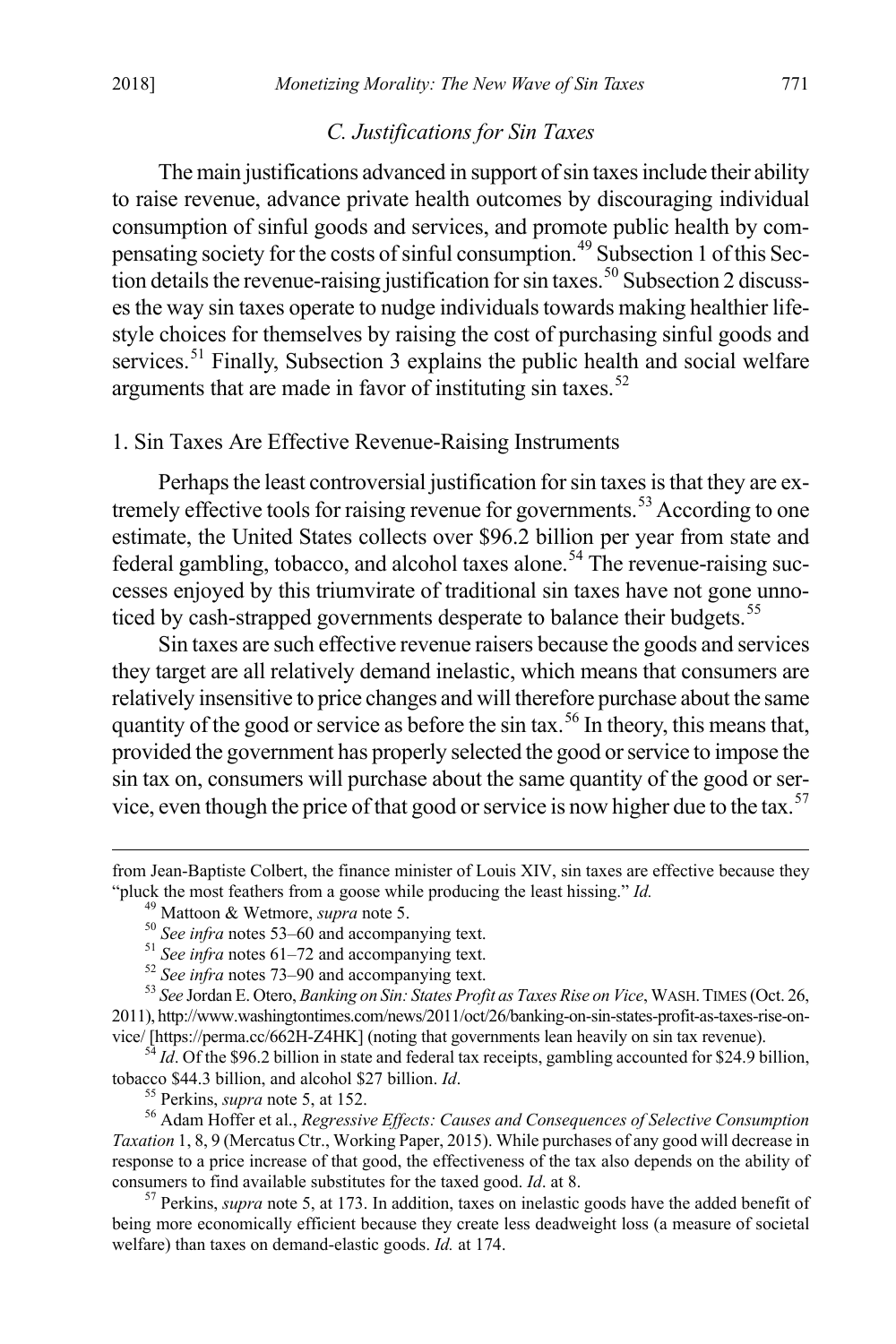Indeed, numerous states have noticed the relative indifference consumers have when it comes to sinful consumption and responded accordingly by adopting a two-pronged strategy to increase revenue: raising the tax rate on existing sin taxes and simultaneously adding to a growing list of goods and services to be taxed as sins.<sup>[58](#page-10-0)</sup> Legislators are even considering legalizing products or activities that they have previously prohibited in order to enlarge the sin tax base, with proposals to legalize gambling and marijuana being considered in several states.<sup>[59](#page-10-1)</sup> In Colorado, for instance, where recreational marijuana is legal, revenue from taxing marijuana sales has grown dramatically each year, from \$56 million in 2014 and \$113 million in 2015 to \$140 million in 2016.<sup>[60](#page-10-2)</sup>

#### 2. Sin Taxes Improve Private Health Outcomes

In addition to enlarging the public treasury, advocates emphasize sin taxes' ability to promote private health outcomes by decreasing consumption of sinful goods and services on an individual basis.[61](#page-10-3) Because sin taxes force taxpayers to account for both the private and social costs of their behavior *prior*to their purchase decision, sin taxes have the potential to reduce the overall aggregate level of sinful consumption to a more socially optimal level.<sup>[62](#page-10-4)</sup>

Sin taxes are able to accomplish this because they are a form of Pigovian tax, a tax that is designed to help individuals account for, or internalize, the negative side effects their personal consumption habits impose upon other members of society.[63](#page-10-5) A properly designed Pigovian tax imposes a tax with a value cali-

<span id="page-10-0"></span><sup>&</sup>lt;sup>58</sup> *Id.* at 153. Most of the new sin taxes being considered are on unhealthy consumption choices such as drinking soda and indoor tanning, the latter of which is subject to a 10% federal tax under the Affordable Care Act, but eco-taxes on plastic bags and bottled water are also gaining steam. *Id*. at

<span id="page-10-1"></span> $^{59}$  JOSEPH HENCHMAN  $\&$  MORGAN SCARBORO, MARIJUANA LEGALIZATION AND TAXES: LES-SONS FOR OTHER STATES FROM COLORADO AND WASHINGTON 2 (2016); Perkins, *supra* note 5, at 156; *see also* Dana Radcliffe, *Should States Raise Revenues by Expanding Legal Gambling?*, HUFF-INGTON POST (Aug. 30, 2011), http://www.huffingtonpost.com/dana-radcliffe/should-states-raisereven b 942118.html [https://perma.cc/53K8-BTH4] (noting a proposal in New York which would convert the state's racetrack casinos into full-fledged casinos with table games in addition to the current electronic slot machine offerings).<br><sup>60</sup> HENCHMAN & SCARBORO, *supra* note 59, at 4.<br><sup>61</sup> Mattoon & Wetmore, *supra* note 5. Some scholars argue that decreasing consumption of sins

<span id="page-10-3"></span><span id="page-10-2"></span>and compensating society for the costs of such sinful consumption have been the primary justifications for imposing sin taxes since colonial times. *Id.*; *see* Hoffer, *supra* note 12, at 4–5 (noting that today, sin taxes are more frequently defended as helping individuals avoid harming themselves through their consumption decisions rather than on public health grounds).

<span id="page-10-5"></span><span id="page-10-4"></span> $^{62}$  Perkins, *supra* note 5, at 157.<br><sup>63</sup> *Id.*; *see* Robert H. Frank, *Heads You Win. Tails, You Win, Too.*, N.Y. TIMES (Jan. 5, 2013), http:// www.nytimes.com/2013/01/06/business/pigovian-taxes-may-offer-economic-hope.html [https:// perma.cc/WSW4-Q8L6] (noting that Pigovian taxes were named for Arthur C. Pigou, a British economist known for his 1920 book *The Economics of Welfare*).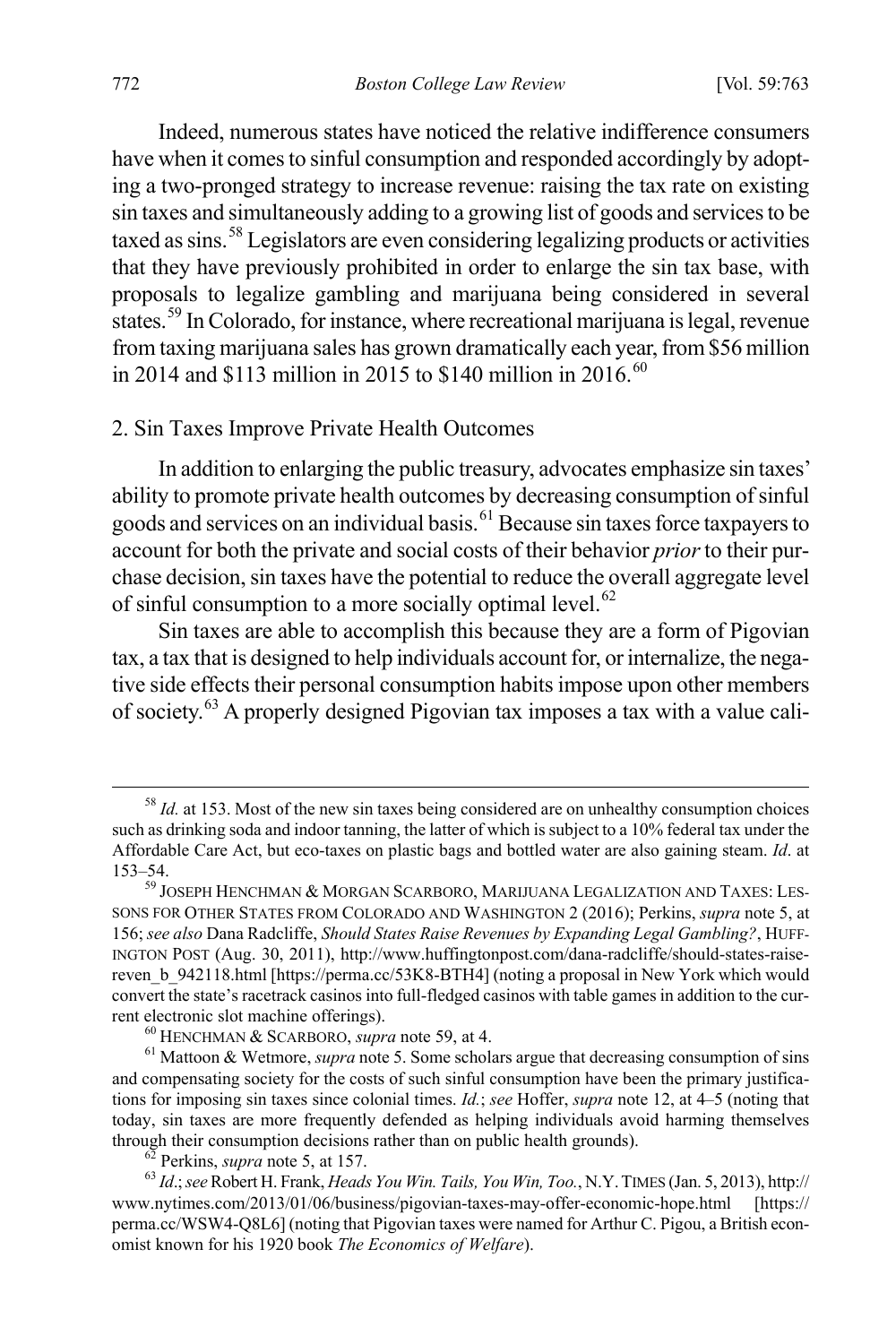brated to reflect the social cost of that behavior.<sup>[64](#page-11-0)</sup> With the addition of a Pigovian tax, the consumer is forced to internalize that additional social cost when making their purchase decision, as the price now reflects the sum of both the private and social cost of their behavior.<sup>[65](#page-11-1)</sup> Without the Pigovian tax, individuals would only consider the smaller, private cost to themselves of their own behavior, which would skew their decision-making and lead to a quantity of consumption that exceeds the socially optimal level for that good or service.<sup>[66](#page-11-2)</sup> Therefore, with the social cost transformed into a tax, the quantity of consumption is shifted to a more economically efficient level.<sup>[67](#page-11-3)</sup>

Taking tobacco taxes as an example, a 10% increase in the cigarette tax has been found to cause a 3% reduction in tobacco use, which reflects both a de-crease in tobacco use amongst existing smokers and fewer new smokers.<sup>[68](#page-11-4)</sup> In the context of soda taxes, a 2016 study published in the American Journal of Public Health found that consumption of sugary drinks fell by around 20% in Berkeley neighborhoods after its soda tax was passed, and increased in San Francisco, which did not have a soda tax at the time of the study.<sup>[69](#page-11-5)</sup> The results square with the findings of a joint study published in The BMJ (formerly the British Medical Journal) by the Instituto Nacional de Salud Pública and the University of North Carolina, which analyzed the effect of Mexico's soda tax after its passage.<sup>[70](#page-11-6)</sup> In

<span id="page-11-2"></span>public programs but also reducing negative externalities). 67 Perkins, *supra* note 5, at 157; *see Pigouvian Taxes*, *supra* note 64 (noting that the main prob-

<span id="page-11-3"></span>lem with relying on prices and markets to curb bad behavior is that the prices in the real world fail to

<span id="page-11-4"></span><sup>68</sup> Mattoon & Wetmore, *supra* note 5; *see also* Baxandall, supra note 36, at 20 (noting that studies show that increasing the price of a cigarette by 10% is correlated with a decrease of 3–5% in smoking, with cigarette taxes being especially effective with respect to teenagers who have less income and are more price sensitive).

<span id="page-11-5"></span><sup>69</sup> Dan Charles, *Berkeley's Soda Tax Appears to Cut Consumption of Sugary Drinks*, NPR (Aug. 23, 2016), http://www.npr.org/sections/thesalt/2016/08/23/491104093/berkeleys-soda-tax-appears-tocut-consumption-of-sugary-drinks [https://perma.cc/8ZWP-397D]. Berkeley residents also reported drinking more water as a result of their decreased soda consumption. *Id*.<br><sup>70</sup> M. Arantxa Colchero et al., *Beverage Purchases from Stores in Mexico Under the Excise Tax* 

<span id="page-11-6"></span>*on Sugar Sweetened Beverages: Observational Study*, 352 BMJ (ONLINE RESEARCH REPORT) 5 (2016), http://www.bmj.com/content/352/bmj.h6704 [https://perma.cc/T8PE-5HC7]. The study sought to determine the effect on beverage purchases in Mexico's stores a year after the tax on sugarsweetened beverages was instituted. *Id*. at 1.

<span id="page-11-0"></span> <sup>64</sup> Perkins, *supra* note 5, at 157; *Pigouvian Taxes*, THE ECONOMIST (Aug. 19, 2017), https://www.economist.com/news/economics-brief/21726709-what-do-when-interests-individualsand-society-do-not-coincide-fourth [https://perma.cc/64GV-NYV7]. Other examples of Pigouvian taxes include a tax in France on noisy aircraft at airports, and carbon taxes, which have been passed in Denmark, Finland, Mexico, and Chile. *Pigouvian Taxes*, *supra*. 65 *See* Frank, *supra* note 63 (illustrating the operation of a Pigovian tax in the context of a car

<span id="page-11-1"></span>purchase). When choosing between two cars to buy, the heavier of the two cars should be subject to a higher tax so that the individual purchaser is forced to account for the greater social costs associated with the heavier vehicle's more damaging environmental impact and wear and tear on the roads when making their final decision. *Id*.<br><sup>66</sup> *See id*. (noting that Pigovian taxes make everyone better off by not only raising revenue for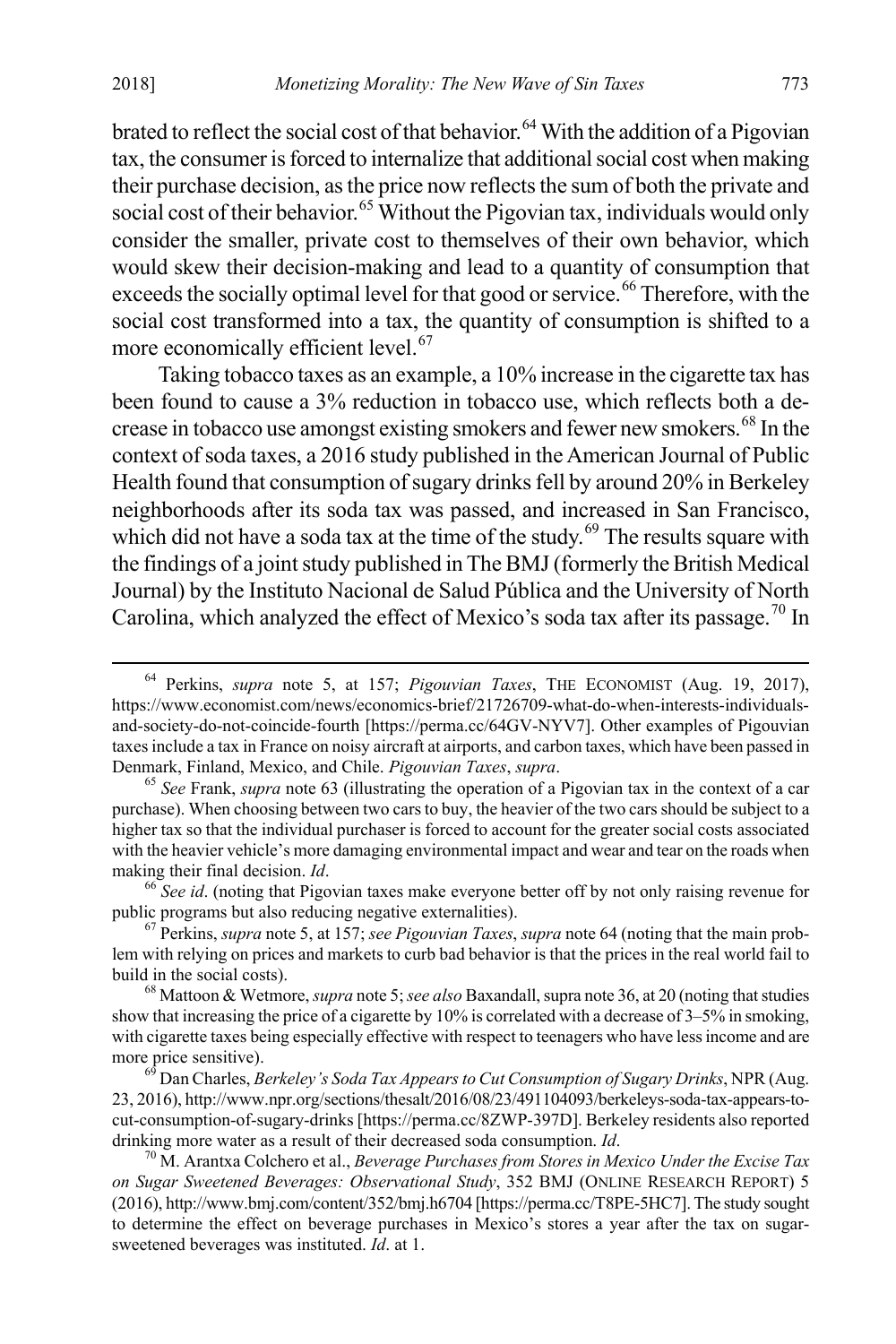that study, researchers found that since the tax was passed in 2013, sales of soda were down twelve percent by the end of 2014.<sup>[71](#page-12-0)</sup> The authors of the Mexican soda tax study did note, however, that notwithstanding the apparent correlation between the implementation of the soda tax and the fall in consumption of sugarsweetened beverages, they were unable to establish that the tax had *caused* the decline in consumption.<sup>[72](#page-12-1)</sup>

### 3. Sin Taxes Help Consumers Internalize Negative Externalities Associated with Their Consumption

Finally, supporters of sin taxes also point to the ability of sin taxes to advance public health by decreasing not only sinful consumption, but also the neg-ative side effects associated with it.<sup>[73](#page-12-2)</sup> Economists generally agree that government intervention is justified whenever there is an inefficient quantity of either production or consumption, known as a "market failure."[74](#page-12-3) Specifically, in the context of sin taxes, the market failure takes the form of overconsumption of sinful goods and services, which is the direct result of consumers who make their purchase decisions without having to account for the cost of their consumption to society.[75](#page-12-4) These social costs, also referred to as negative externalities, take many forms: for instance, consuming alcohol increases the risk of drunk driving and domestic violence; smoking tobacco products creates secondhand smoke, which is both a carcinogen and an allergen.<sup>[76](#page-12-5)</sup>

<span id="page-12-5"></span>selves and protect those around them).

<span id="page-12-0"></span><sup>&</sup>lt;sup>71</sup> *Id.* at 5. The reduction was largest amongst poorer households with their purchases of sugarsweetened beverages down by 17.4% by December 2014 and overall purchases of beverages that were not taxed increased by 4%, with most such purchases being attributed to bottled water. *Id*.

<span id="page-12-1"></span> $n<sup>72</sup>$  *Id*. The study's authors highlighted other variables concurrent with the soda tax as complicating the causation analysis, including changes in Mexico's economy during that time, and other public health and anti-obesity programs specifically aimed at sugar-sweetened beverages. *Id*. "Sugarsweetened beverages" are drinks that contain sweeteners such as sucrose, high-fructose corn syrup, or fruit-juice concentrates. Kelly D. Brownell et al., *The Public Health and Economic Benefits of Taxing Sugar-Sweetened Beverages*, 361 NEW ENG. J. MED. 1599, 1599 (2009). <sup>73</sup> *See* Brownell et al., *supra* note 72, at 1599 (describing the link between intake of sugar-

<span id="page-12-2"></span>sweetened beverages and obesity and the potential reduction in health costs from taxing sugarsweetened beverages). In particular, a high intake of refined sugars increases triglyceride levels and blood pressure, which increases an individual's risk for both heart disease and diabetes. *Id.* at 1601; *see also* Hines, *supra* note 6, at 50 (noting that revenue generated from sin taxes on gasoline may be used to fund highway construction and maintenance while taxes on alcohol and tobacco may be used to help cover related health care costs). <sup>74</sup> Brownell et al. *supra* note 72, at 1599. In the context of sugar-sweetened beverages, consumers

<span id="page-12-3"></span>may lack full and complete information about their consumption decisions and overweigh short-term decisions. *Id. T*<sup>5</sup> *Id*. The social costs are not insignificant, with one study estimating that in 2008, the medical

<span id="page-12-4"></span>costs attributed to obesity-related care reached \$147 billion annually, or roughly 9.1% of total U.S. health care expenditures. Eric A. Finkelstein et al., *Annual Spending Attributable to Obesity: Payerand-Service-Specific Estimates*, 28 HEALTH AFFAIRS 822, 828 (2009).<br><sup>76</sup> See Newkirk, *supra* note 6 (noting that sin taxes are designed to both save people from them-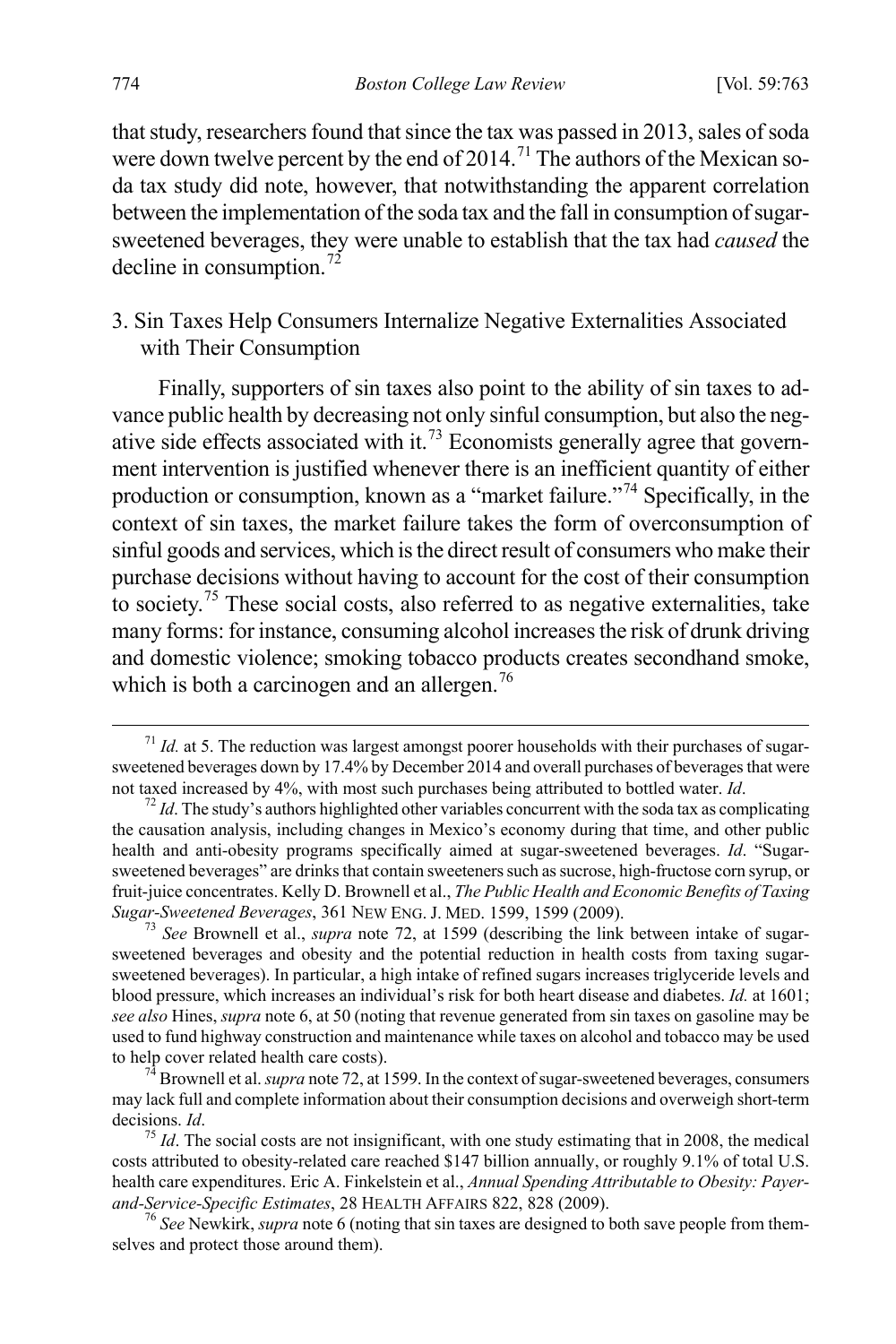The cost of medical care for smoking-related conditions exceeds \$130 bil-lion annually in the United States.<sup>[77](#page-13-0)</sup> In terms of the human toll from smoking, secondhand smoke caused nearly 34,000 deaths from heart disease per year from 2005 to 2009 among adults who didn't smoke, and over 7300 deaths per year from lung cancer over the same period for adult non-smokers.[78](#page-13-1)

Although society clearly bears substantial costs for smoking-related illnesses, smokers also tend to die earlier than non-smokers, meaning smokers actually save the public some money in the form of foregone social security benefits that they are unable to collect.<sup>[79](#page-13-2)</sup> However, despite those savings, smoking also costs approximately \$151 billion per year in lost productivity due to premature deaths and an additional \$5.6 billion per year in deaths attributable to secondhand smoke exposure.<sup>[80](#page-13-3)</sup>

The public health justifications for alcohol present a trickier case, given that not everyone who drinks alcohol does so in an abusive fashion.<sup>[81](#page-13-4)</sup> Moreover, the risk that drinking alcohol poses to others is usually associated with drinking and driving, which further narrows the number of people contributing to drunk driving deaths. $82$ 

Nevertheless, an increase in the alcohol tax caused a notable decrease in monthly drunk driving deaths, particularly among young people in the two years following the tax increase. $83$  In addition, alcohol abuse imposes costs on others, as alcohol abusers often miss time at work, impose higher costs on the healthcare system, and impair family relationships. <sup>[84](#page-13-7)</sup>

The main argument advanced for non-traditional sin taxes like sugary drink and junk food taxes (collectively "anti-obesity taxes") is that they will help re-

<span id="page-13-4"></span><span id="page-13-3"></span>with their driving habits than their drinking habits). Indeed, medical research has shown that drinking modest amounts of red wine can actually be beneficial to your health by reducing the risks of heart disease, stroke, and dementia. *Id.* 

<span id="page-13-0"></span> $^{77}$  U.S. Dep't of Health & Human Serv., The Health Consequences of Smoking—50 YEARS OF PROGRESS: A REPORT OF THE SURGEON GENERAL 870 (2014), https://www.surgeon general.gov/library/reports/50-years-of-progress/full-report.pdf [https://perma.cc/Y6TU-ZZFV]. <sup>78</sup> *Secondhand Smoke (SHS) Facts*, CTRS. FOR DISEASE CONTROL & PREVENTION, https://

<span id="page-13-1"></span>www.cdc.gov/tobacco/data\_statistics/fact\_sheets/secondhand\_smoke/general\_facts/[https://perma.cc/ MUG3-PCQC] (last updated Feb. 21, 2017).<br><sup>79</sup> Jeff Strnad, *Conceptualizing the "Fat Tax": The Role of Food Taxes in Developed Economies*,

<span id="page-13-2"></span><sup>78</sup> S.CAL.L.REV. 1221, 1326 (2004). Smokers raise health care costs but offset those costs by saving the public from having to pay them retirement benefits for as long as non-smokers. *Id.* at 1241.<br><sup>80</sup> U.S. DEP'T OF HEALTH & HUMAN SERV., *supra* note 77, at 679.<br><sup>81</sup> See Baxandall, *supra* note 36, at 22 (noting that t

<span id="page-13-6"></span><span id="page-13-5"></span><sup>&</sup>lt;sup>82</sup> *Id.* 82 *Id.* 82 *Id.* 83 Alexander C. Wagenaar et al., *Effects of a 2009 Illinois Alcohol Tax Increase on Fatal Motor Vehicle Crashes*, 105 AM.J. PUB. HEALTH 1880, 1885 (2015). Fatalities from drunk driving fell 9.9% per month in the two years following Illinois' 2009 alcohol tax hike, which imposed a tax of 1 cent per serving of beer and 5 cents per serving of spirits. *Id.* at 1883. 84 Baxandall, *supra* note 36, at 22.

<span id="page-13-7"></span>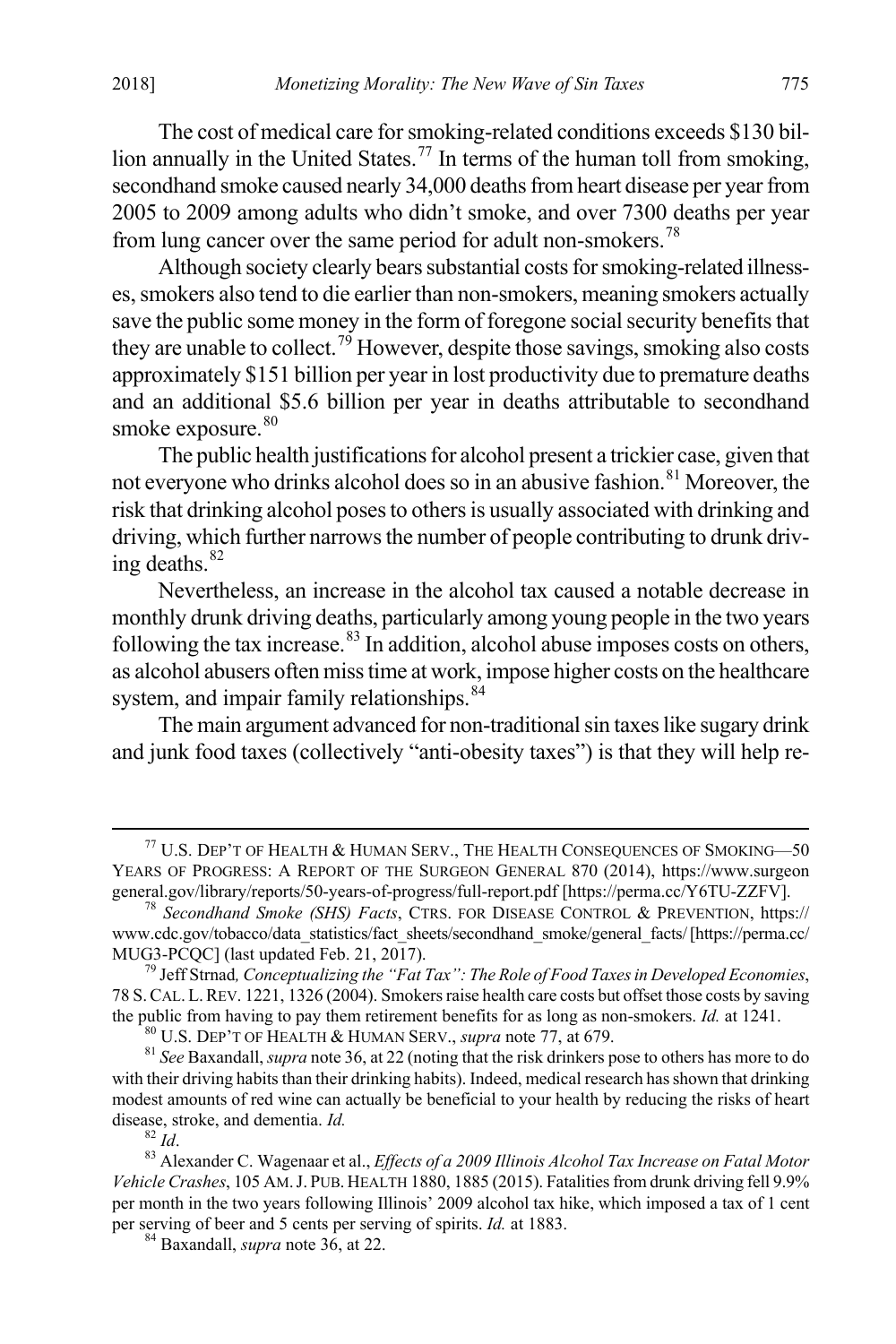duce the ever-growing cost of health care. $85$  Anti-obesity tax advocates argue that because poor diet is linked to obesity and other chronic diseases, which are expensive to treat, their dietary choices impose costs on people of normal weight in the form of higher health care costs.<sup>[86](#page-14-1)</sup> These same advocates point out that obese individuals impose health care costs on *all* individuals, including nonobese people, particularly if they are beneficiaries of a government-provided health care program.[87](#page-14-2) This additional layer of cost creates a negative externality because the private cost of health care for some individuals (the obese) has now spilled over and been absorbed into the public cost of health care generally, and anti-obesity tax advocates believe that soda taxes or junk food taxes present one solution to control these costs.<sup>[88](#page-14-3)</sup> Despite the appeal of this argument, there simply isn't enough evidence at this time to suggest that these taxes make individuals any healthier, let alone contribute to bettering the public's health.<sup>[89](#page-14-4)</sup> Data regarding the public health benefits of non-traditional sin taxes, such as sugary drink taxes are simply not as robust compared to the public health effects associated with traditional sin taxes. $90$ 

#### *D. A New Era of Sin Taxes*

Today, much of the impetus for expanding the sin tax base has come from the growing need for governments to raise revenue, as legislators face tightening budgets and growing deficits.<sup>[91](#page-14-6)</sup> In addition to raising the rates applicable to ex-

<span id="page-14-0"></span> <sup>85</sup> *See* Katherine Pratt, *A Constructive Critique of Public Health Arguments for Anti-obesity Soda Taxes and Food Taxes*, 87 TUL. L. REV. 73, 77 (2012) (noting that advocates of obesity taxes are invoking the same public health arguments as supporters of tobacco taxes have relied on in the past). Obese people pay 36% more for health care and spend 77% more on medication than people of average weight. *Id.* at 84. 84. 86 *Id.* at 84. 86 *Id.* at 77–78. The higher health care costs attributable to caring for obese persons can be im-

<span id="page-14-1"></span>posed directly through taxpayer-funded programs such as Medicaid, or indirectly by making insurance premiums more expensive. *Id.*; *see* Brownell, *supra* note 72 (describing the potential taxes on sugarsweetened beverages have to reduce health care costs). <sup>87</sup> Pratt, *supra* note 85, at 78*; see* Brownell, *supra* note 72, at 1599 (noting that taxing sugar-

<span id="page-14-2"></span>sweetened beverages can promote good health care outcomes and help recoup health care costs associated with their consumption).<br><sup>88</sup> Brownell, *supra* note 72, at 1599; Pratt, *supra* note 85, at 78.<br><sup>89</sup> Newkirk, *supra* note 6.<br><sup>90</sup> *Id*. Even if the negative externalities argument were accepted for non-traditiona

<span id="page-14-5"></span><span id="page-14-4"></span><span id="page-14-3"></span>junk food and soda taxes, it would still be difficult to isolate the contribution of specific foods or drinks to obesity. Pratt, *supra* note 85, at 86.<br><sup>91</sup> Mattoon & Wetmore, *supra* note 5. Increasing sin taxes was one of the strategies employed by

<span id="page-14-6"></span>state and local governments for making up some of the revenue shortfall due to the Great Recession. *Id.* The Philadelphia soda tax campaign focused on the ability to help fund new public programs like universal preschool with the influx of revenue and did not emphasize the public health benefits which had been the primary message of earlier, failed campaigns in Philadelphia. Vauhini Vara, *There's Now a Soda Tax in Philadelphia, But Not Because Sugar Is Bad for You*, NEW YORKER (June 16, 2016), http://www.newyorker.com/business/currency/theres-now-a-soda-tax-in-philadelphia-but-notbecause-sugar-is-bad-for-you [https://perma.cc/6PWM-SMLR].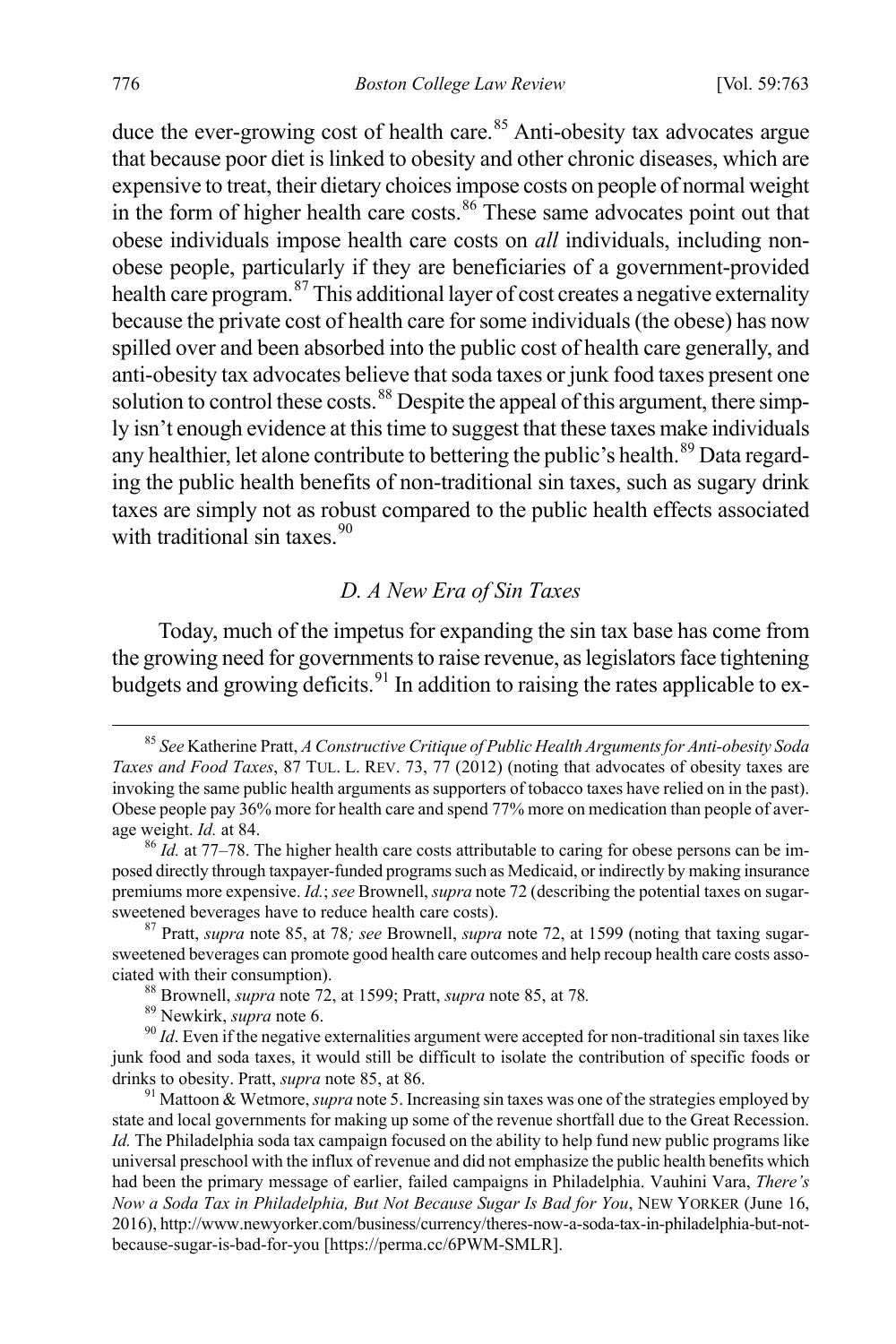isting sin taxes on alcohol and tobacco, legislators at all levels of government are actively trying to expand the scope of sin taxes to cover other products and ser-vices.<sup>[92](#page-15-0)</sup> To date, legislators have already taken aim at soda, junk food, tanning, strip clubs, and environmentally unfriendly consumption such as plastic bag use $^{93}$  $^{93}$  $^{93}$ 

To wit, on June 16, 2016, Philadelphia became the largest U.S. city to pass a soda tax.[94](#page-15-2) Subsequently, several other cities have passed taxes on sugary drinks as a means to combat obesity, including San Francisco, Oakland, and Boulder.<sup>[95](#page-15-3)</sup> The recent flurry of soda taxes perhaps suggests that public opinion is finally turning with respect to accepting non-traditional sin taxes.<sup>[96](#page-15-4)</sup>

In Chicago, a "check-out bag tax" of seven cents per disposable bag went into effect in all retail stores on February 1, 2017, with the cost at most large chain retailers like Walgreens, Target, CVS, and Whole Foods passed directly on to customers.<sup>[97](#page-15-5)</sup> The revenue from the tax, which applies to disposable paper bags as well as disposable plastic bags, will be split between the city of Chicago and the retailer, with the tax intended to encourage consumers to rely on more envi-ronmentally friendly reusable bags.<sup>[98](#page-15-6)</sup>

#### II. THE NEGATIVE EFFECTS OF SIN TAXES: THE BITTER WITH THE SWEET

Sin taxes have enjoyed tremendous success in raising revenue, and that success has not gone unnoticed as today's legislators try to recoup the tax revenue that was lost during the Great Recession.[99](#page-15-7) Nevertheless, sin taxes are not

<span id="page-15-0"></span><sup>&</sup>lt;sup>92</sup> Perkins, *supra* note 5, at 153. For example, the Children's Health Insurance Program Reauthorization Act, signed into law in February 2009 by President Obama, effectively tripled the federal tax on tobacco products. *Id*.; *see also* Mattoon & Wetmore, *supra* note 5 (noting that from 2000 to 2015, there were 111 increases in tobacco taxes and 23 increases in alcohol taxes). 93 Perkins, *supra* note 5, at 153; *see* Hoffer, *supra* note 12, at 20 (noting that in Minnesota a 6.5%

<span id="page-15-1"></span>tax is levied on fur clothing and that in Alabama purchases of playing cards are subject to a ten-cent

<span id="page-15-2"></span>tax).<br><sup>94</sup> Sanger-Katz, *supra* note 1 (stating that the passage of the sugary drinks tax in Philadelphia is notable because Philadelphia is one of the largest U.S. cities and also one of the poorest).

<span id="page-15-3"></span><sup>&</sup>lt;sup>95</sup> Allison Aubrey, *Souring on Sweet? Voters in 4 Cities Pass Soda Tax Measures*, NPR (Nov. 9, 2016), http://www.npr.org/sections/thesalt/2016/11/09/501472007/souring-on-sweet-voters-in-4-

<span id="page-15-5"></span><span id="page-15-4"></span>cities-pass-soda-tax-measures [https://perma.cc/898U-T44W]. 96 *Id*. 97 Lauren Zumbach, *Chicago's Bag Tax Takes Effect Wednesday. Here's What You Need to Know.*, CHI.TRIB. (Jan. 26, 2017), http://www.chicagotribune.com/business/ct-chicago-checkout-bagtax-0127-biz-20170126-story.html [https://perma.cc/MR4S-ZSAZ]. Chicago had attempted to ban disposable plastic bags earlier, before passing the seven-cent tax on both disposable paper and plastic bags. *Id*.<br><sup>98</sup> *Id*. Notwithstanding the new disposable bag tax, Whole Foods and Target will continue to offer

<span id="page-15-7"></span><span id="page-15-6"></span>customers some money back for each reusable bag used. *Id*. 99 Hoffer, *supra* note 12, at 2.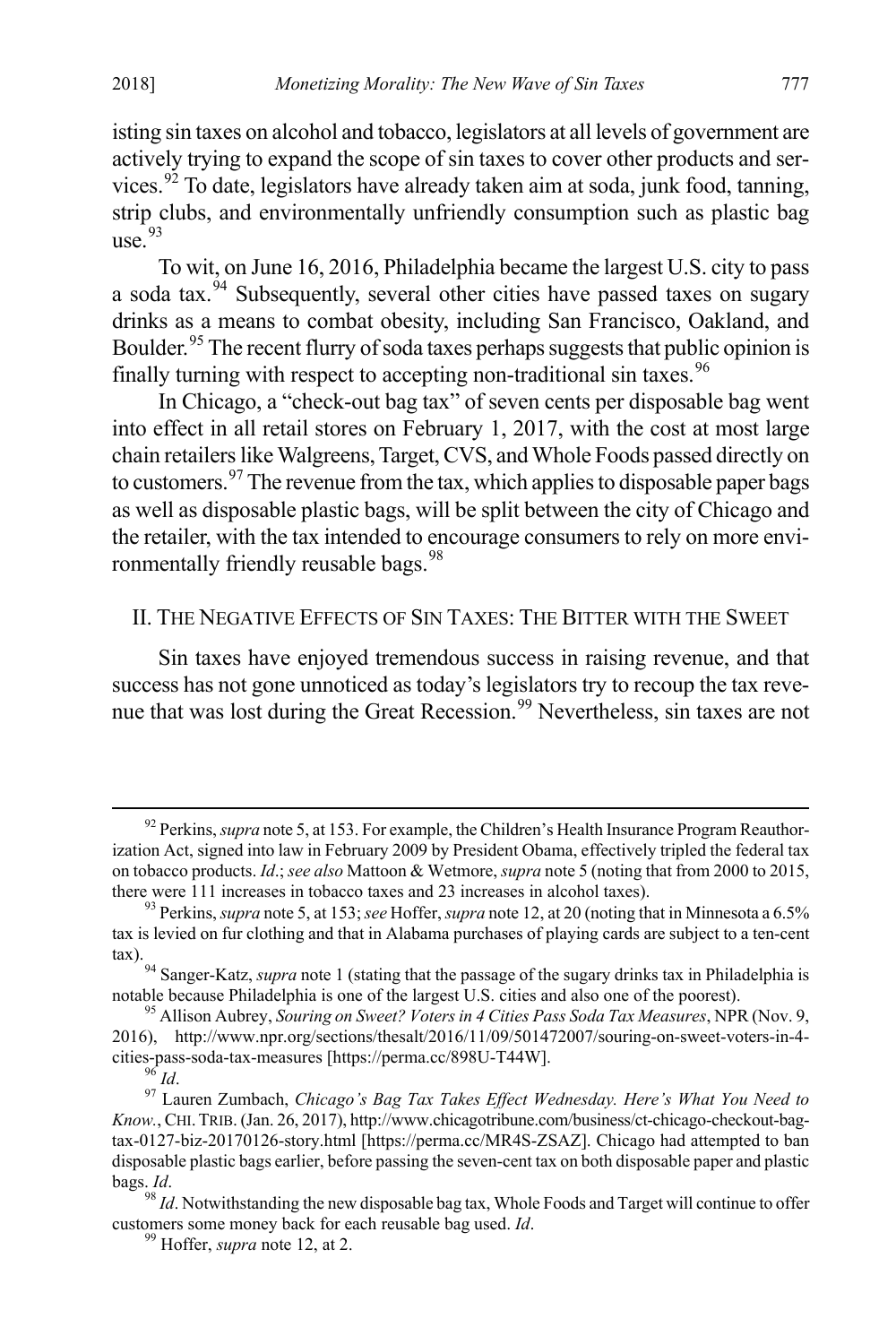costless instruments for raising revenue, and there are several negative consequences accompaying the passage of any sin tax. $100$ 

Section A of this Part sets forth the negative consequences of implementing sin taxes which should curb the enthusiasm of legislators seeking to expand the reach of sin taxes into new domains.<sup>[101](#page-16-1)</sup> Section B presents some alternatives regulators may consider to replace or supplement sin taxes in their efforts to curb unhealthy private behaviors and improve public health. $102$ 

#### *A. The Negative Effects of Sin Taxes*

While the revenue-raising justification may be enough on its own for some lawmakers to impose a sin tax, lawmakers should nevertheless be aware of the regressive nature and negative consequences associated with sin taxes before designating new categories of goods and services as sins.<sup>[103](#page-16-3)</sup> Subsection 1 of this Section addresses one major criticism of sin taxes, namely their regressivity and the fact that they tend to disproportionately impact the poor.<sup>[104](#page-16-4)</sup> Subsection 2 discusses other negative consequences of sin taxes, including the diversion of promised tax revenues to fund specific programs, the tendency of sin taxes to trigger lobbying and advertising wars, and the rise of black markets as consum-ers attempt to avoid paying sin taxes.<sup>[105](#page-16-5)</sup>

# 1. Sin Taxes Are Regressive, Hitting the Poorest Members of Society the Hardest

While sin taxes are undoubtedly attractive policy tools given their effectiveness in raising revenue and the relative ease with which they can be passed, they also tend to disproportionately burden lower income individuals.<sup>[106](#page-16-6)</sup> Similar to sales and excise taxes, a sin tax is regressive because the poor spend a greater percentage of their income to pay the tax as compared to their wealthier counter-

<span id="page-16-2"></span><span id="page-16-1"></span><span id="page-16-0"></span><sup>&</sup>lt;sup>100</sup> See infra notes 103–129 and accompanying text.<br><sup>101</sup> See infra notes 103–129 and accompanying text.<br><sup>102</sup> See infra notes 130–159 and accompanying text.<br><sup>103</sup> See Hoffer, *supra* note 11 (describing how sin taxes ma

<span id="page-16-6"></span><span id="page-16-5"></span><span id="page-16-4"></span><span id="page-16-3"></span><sup>&</sup>lt;sup>104</sup> See infra notes 106–118 and accompanying text.<br><sup>105</sup> See infra notes 119–129 and accompanying text.<br><sup>105</sup> Mattoon & Wetmore, *supra* note 5; *see also* Brownell, *supra* note 72, at 1603 (noting that the poor tend to be more affected by smoking-related illnesses and have health problems related to bad eating habits); Perkins, *supra* note 5, at 166 (noting that a \$3 tax on cigarettes weighs more heavily on a poor person than a wealthier person).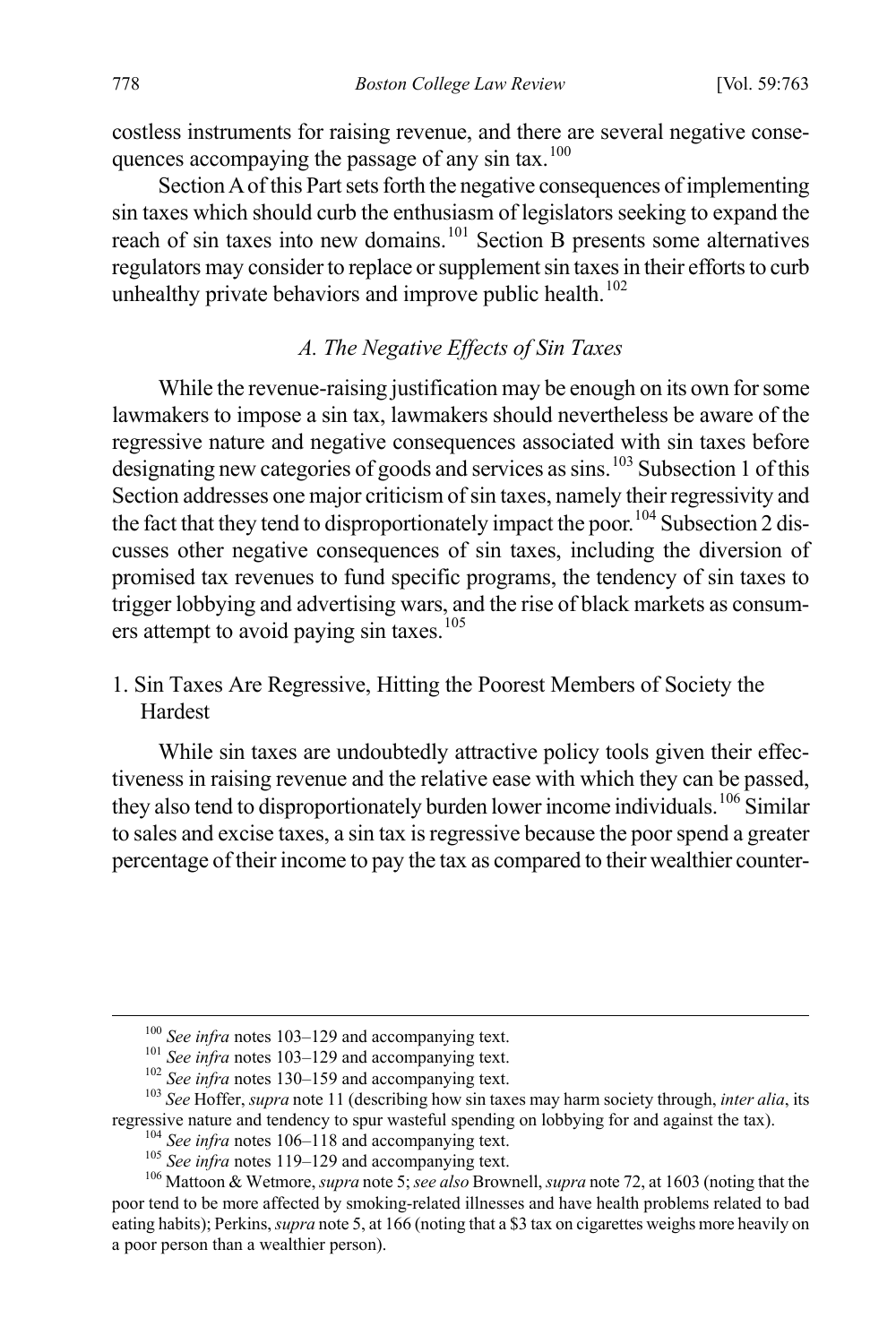parts.<sup>[107](#page-17-0)</sup> In some ways, the poor are actually burdened twice because they also disproportionately consume more sinful goods and services.<sup>[108](#page-17-1)</sup>

Unlike income taxes, which incorporate progressive features that help correlate income level with the ability to pay, such as lower rates for the poor and tax-exempt status for the poorest, sin taxes completely lack these elements.<sup>[109](#page-17-2)</sup> Sin taxes violate both horizontal and vertical tax equity, two cornerstone princi-ples of tax policy design.<sup>[110](#page-17-3)</sup> Sin taxes violate horizontal tax equity because sin tax liability only falls upon individuals who actually purchase the sinful good or service; two individuals earning the same income as each other may owe com-pletely different amounts of sin tax.<sup>[111](#page-17-4)</sup> Sin taxes also violate vertical tax equity because the amount of the tax paid by a rich "sinner" is not any greater than the amount of tax owed by the poor sinner.<sup>[112](#page-17-5)</sup> Indeed, sin taxes not only disproportionately affect the poor, but are also an indiscriminate tool that applies to responsible consumers and lifelong addicts alike. $113$ 

In the soda context, a Gallup poll conducted in 2013 showed that nonwhites and low-income Americans drank more regular soda (as opposed to diet soda) than other Americans.<sup>[114](#page-17-7)</sup> The same poll also found, unsurprisingly, that overweight Americans were more likely to drink soda.[115](#page-17-8) Similarly, a 2008 study of New York City adults found that individuals living in households with an income of twice the poverty level or less were more likely to drink soda than those from higher income households.<sup>[116](#page-17-9)</sup> Thus, socially disadvantaged populations.

<span id="page-17-9"></span><span id="page-17-8"></span>*sweetened Soda Consumption in New York City Adults*, 85 J. URB. HEALTH 375, 378 (2008). The study found that soda consumption was also tied to television watching, with 38% of those watching

<span id="page-17-0"></span><sup>&</sup>lt;sup>107</sup> Hoffer, *supra* note 12, at 14. The poor, by virtue of their income level, also have fewer substitutes available to them to switch to, making their consumption of sinful goods even more inelastic. *Id*.

<span id="page-17-1"></span><sup>&</sup>lt;sup>108</sup> Id.; see Aubrey, *supra* note 3 (noting that the Philadelphia Mayor Jim Kenney seemed to acknowledge the fact that the poor seem to drink more soda than their wealthier peers when he criticized the soda industry for making "enormous profits on the backs of poor people"). 109 Otero, *supra* note 59. In Quebec, the tobacco tax hits the poor four times harder than the

<span id="page-17-2"></span>wealthy, with the wealthiest spending about 1.4% of their income on tobacco taxes and the poorest spending about 5.2%. MINARDI & POULIOT, *supra* note 14, at 3.<br><sup>110</sup> Hoffer, *supra* note 56, at 8.<br><sup>111</sup> *Id*. Horizontal tax equity requires individuals with the same level of income to shoulder the

<span id="page-17-4"></span><span id="page-17-3"></span>same tax burden while vertical tax equity demands that wealthier individuals should have to pay greater taxes than their poorer counterparts. *Id*.; *see also* Pratt, *supra* note 85, at 123 (noting that in the United States, individuals generally prefer progressive taxes which scale taxes based on ability to pay and dislike regressive taxes which are not so calibrated).<br><sup>112</sup> Hoffer, *supra* note 56, at 8.<br><sup>113</sup> Baxandall, *supra* note 36, at 19.<br><sup>114</sup> Elizabeth Mendes, *Regular Soda Popular with Young, Nonwhite, Low-Income*, GALL

<span id="page-17-7"></span><span id="page-17-6"></span><span id="page-17-5"></span><sup>15, 2013),</sup> http://www.gallup.com/poll/163997/regular-soda-popular-young-nonwhite-low-income. aspx?version=print [https://perma.cc/GS4Q-5H7C] (indicating that 45% of those earning less than \$30,000 per year drank regular soda, while only 20% of those earning \$75,000 per year or more drank regular soda). <sup>115</sup> *Id*. 116 Colin D. Rehm et al., *Demographic and Behavioral Factors Associated with Daily Sugar-*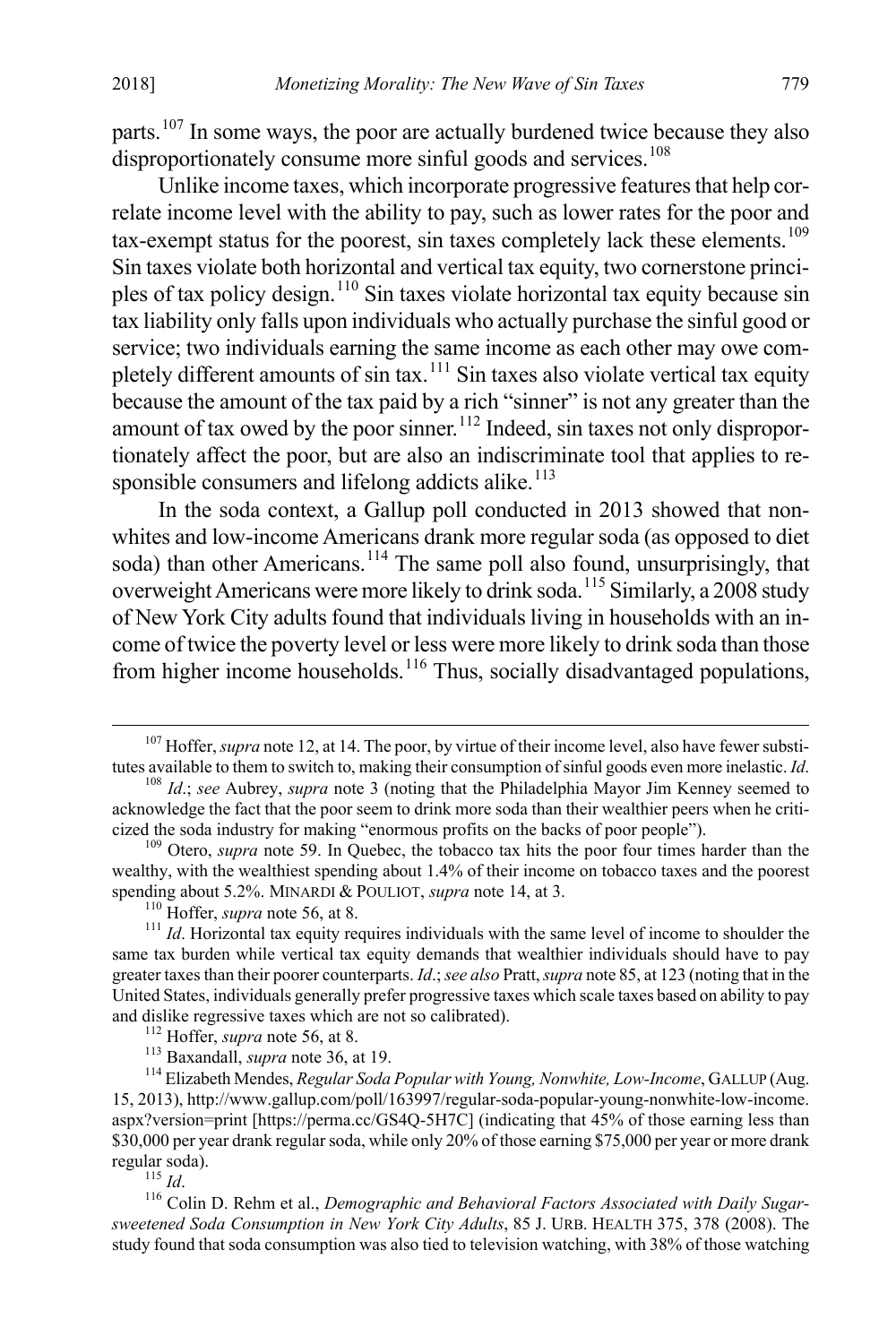which are the groups most impacted by obesity and most likely to be frequent soda consumers, are more directly hit by a soda tax.<sup>[117](#page-18-0)</sup> These taxes erode the disposable income of the poor, making it more difficult for them to meet their immediate needs and prioritize their long-term health.<sup>[118](#page-18-1)</sup>

2. Sin Taxes May Lead to Misappropriated Tax Revenues, Wasteful Spending, and the Creation of Black Markets for Sinful Goods and Services

In addition to disproportionately affecting the poor, sin taxes also have oth-er significant negative consequences.<sup>[119](#page-18-2)</sup> For example, sin taxes are often advanced as helping fund specific programs and worthy causes, but sometimes these funds are used to satisfy other expenditures leaving only a small portion to the originally promised programs.<sup>[120](#page-18-3)</sup> Similarly, sin tax advocates have publicly promised to link sin tax revenues to help fund certain causes in order to help get the tax passed, with the public only discovering after the fact that much of the promised revenue will actually be used to fund causes that were not previously mentioned.<sup>[121](#page-18-4)</sup> One reason sin tax revenues are often successfully diverted is that they target unpopular activities, and therefore, when cigarette tax revenue paid by smokers, for example, is used to help fund health care for low income individuals, neither the public at large nor politicians typically speak up in opposi-

five or more hours of television per day being frequent soda consumers, compared to 21% of those watching less than an hour of television per day. *Id*.<br><sup>117</sup> *See id.* (finding that among New York City adults, frequent consumption of sugar-sweetened

<span id="page-18-0"></span>soda was correlated with low household income). The article hypothesizes that the low cost of soda and the marketing in convenience stores which are commonly found in low-income New York City neighborhoods could explain the higher rates of soda consumption among the poor. *Id.* at 382. 118 Rachel E. Morse, Note, *Resisting the Path of Least Resistance: Why the Texas "Pole Tax" and* 

<span id="page-18-1"></span>*the New Class of Modern Sin Taxes Are Bad Policy*, 29 B.C. THIRD WORLD L.J. 189, 208 (2009); Benjamin B. Lockwood, *Regressive Sin Taxes* 1 (Nat'l Bureau of Econ. Research, Working Paper No. 23085, 2017); *see* Hoffer et al., *supra* note 56, at 35 (suggesting that wealthier individuals have an

<span id="page-18-2"></span>easier time prioritizing their long-run health compared to their poorer counterparts).<br><sup>119</sup> See MINARDI & POULIOT, *supra* note 14 (noting that sin taxes may negatively impact the most disadvantaged populations in society

<span id="page-18-3"></span> $\frac{d^{120}}{d}$ . For example, in Quebec, the government increased the tobacco tax to fund the construction of a stadium, but only 18.4% of the 48% in revenue originally promised to the project was actually used for the stadium's construction. *Id*.<br><sup>121</sup> Vargas, *supra* note 14. In Philadelphia, Mayor Kenney promised to use the soda tax revenues

<span id="page-18-4"></span>to fund early childhood education, but only 49% of the revenue from the soda tax will go to prekindergarten education. *Id.*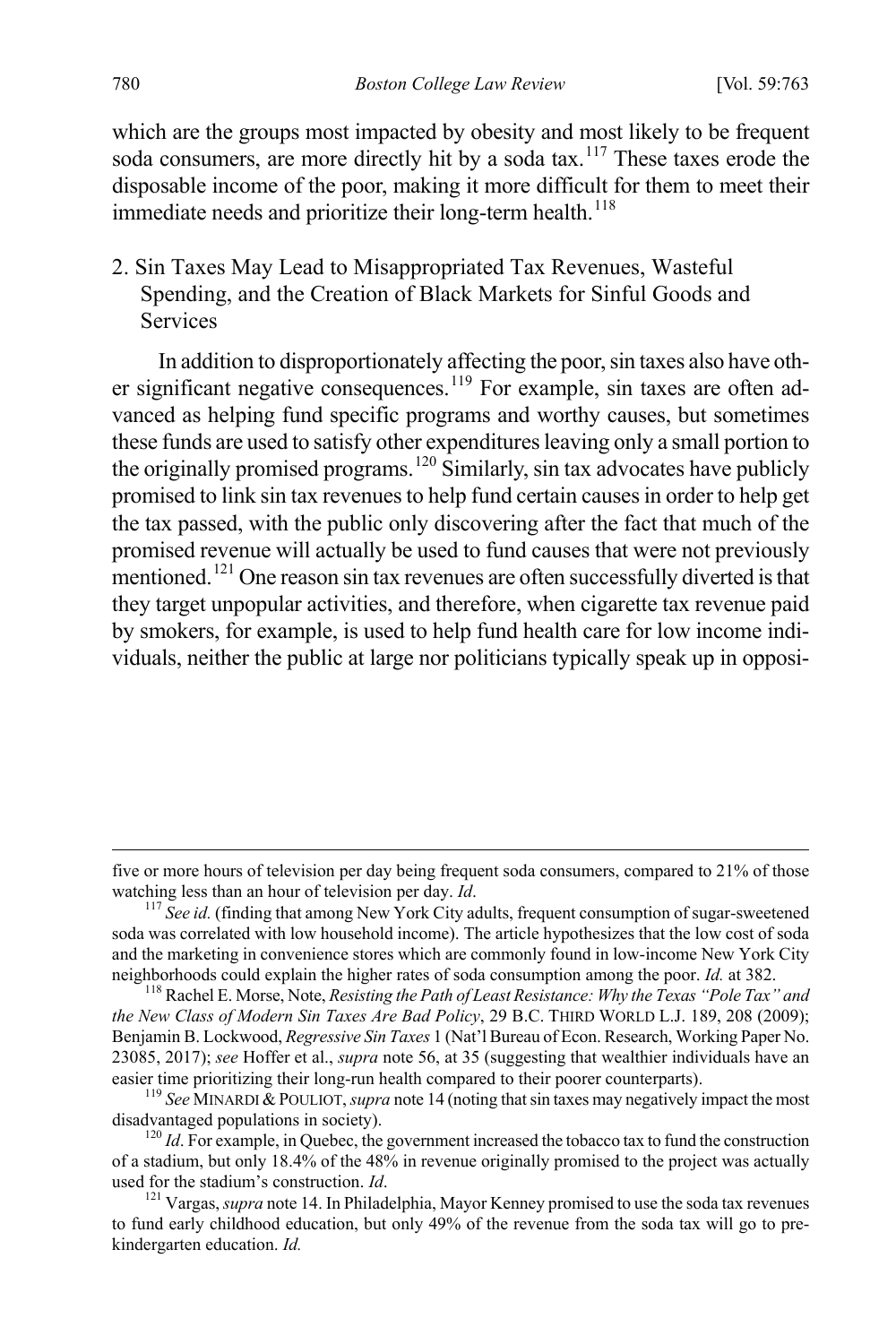tion.<sup>[122](#page-19-0)</sup> Thus, sin taxes may help legislators cloak their true intentions under the guise of reducing some social harm.<sup>[123](#page-19-1)</sup>

Another major criticism of sin taxes is that the debate over their passage leads to wasteful spending, with millions of dollars being spent on lobbying efforts to fight their passage.[124](#page-19-2) Indeed, the American Beverage Association alone has spent millions to combat soda taxes across the country, even donating ten million dollars to a Philadelphia children's hospital as a display of goodwill.<sup>[125](#page-19-3)</sup> Conversely, proponents of soda taxes must raise substantial sums of money in order to narrow the funding gap in advertising and promotion of the taxes.<sup>[126](#page-19-4)</sup>

Sin taxes also incentivize different methods of tax avoidance either legally, through online purchases and cross-border purchases, or illegally, through the creation of black markets and trafficking, with the result being that governments not only lose a portion of sin tax revenue, but must also expend significant addi-tional resources to combat tax evaders.<sup>[127](#page-19-5)</sup> According to estimates by the U.S. Department of Justice, illegal cigarette trafficking, involving buying cigarettes in bulk from lower tobacco tax jurisdictions and transporting them into higher tobacco tax jurisdictions for resale, costs the Federal and state governments approximately five billion dollars in revenue each year.[128](#page-19-6) In Denmark, the government passed a short-lived "fat tax" in October 2011 on foods with more than 2.3% saturated fat, only to find that its citizens did not decrease their consumption but rather engaged in cross-border shopping and went abroad for their groceries to avoid the tax. $129$ 

<span id="page-19-0"></span> <sup>122</sup> *See* Kelly Phillips Erb, *Massachusetts Cigarette Taxes Raise Millions but Not for Anti-Smoking Programs*, FORBES (July 15, 2016), https://www.forbes.com/sites/kellyphillipserb/2016/ 07/15/massachusetts-cigarette-taxes-raise-millions-but-not-for-anti-smoking-programs/#35d79bce5a02 [https://perma.cc/B57C-FRJ5] (reporting that not a single penny of the \$285 million generated from Massachusetts' \$1 per pack cigarette tax was used to fund anti-smoking programs).

<span id="page-19-1"></span> $^{123}$  See MINARDI & POULIOT, *supra* note 14 (noting that sometimes sin taxes are redirected to fund programs that are unrelated to the reasons for the sin tax). Of course, sin tax revenues can also be redirected in the case of traditional sin taxes such as cigarette taxes. Erb, *supra* note 122.<br><sup>124</sup> Mattoon & Wetmore, *supra* note 5; Hoffer, *supra* note 11.<br><sup>125</sup> Vara, *supra* note 91. The American Beverage Associat

<span id="page-19-3"></span><span id="page-19-2"></span>into fighting soda taxes before, having spent over \$100,000 in 2012 to defeat a soda tax campaign in Richmond, California. *Id*. *Id*. *As part of Berkeley's campaign to pass their soda tax, the city spent over \$900,000* 

<span id="page-19-4"></span><sup>(\$650,000</sup> of which came from former New York City Mayor Michael Bloomberg), but was still out-<br>spent by the American Beverage Association, which doled out over \$2 million to fight the tax.  $Id$ .

<span id="page-19-6"></span><span id="page-19-5"></span><sup>&</sup>lt;sup>127</sup> Mattoon & Wetmore, *supra* note 5.<br><sup>128</sup> *Id*. Smuggling cigarettes is an especially big problem in some states like Illinois because of the much lower tax rates for cigarettes in nearby Missouri and Kentucky. *Id*.

<span id="page-19-7"></span><sup>&</sup>lt;sup>129</sup> MINARDI & POULIOT, *supra* note 14, at 3. The Danish government eventually abolished the fat tax just a year later in November 2012 and also scuttled its plans to impose a sugar tax. *Id.*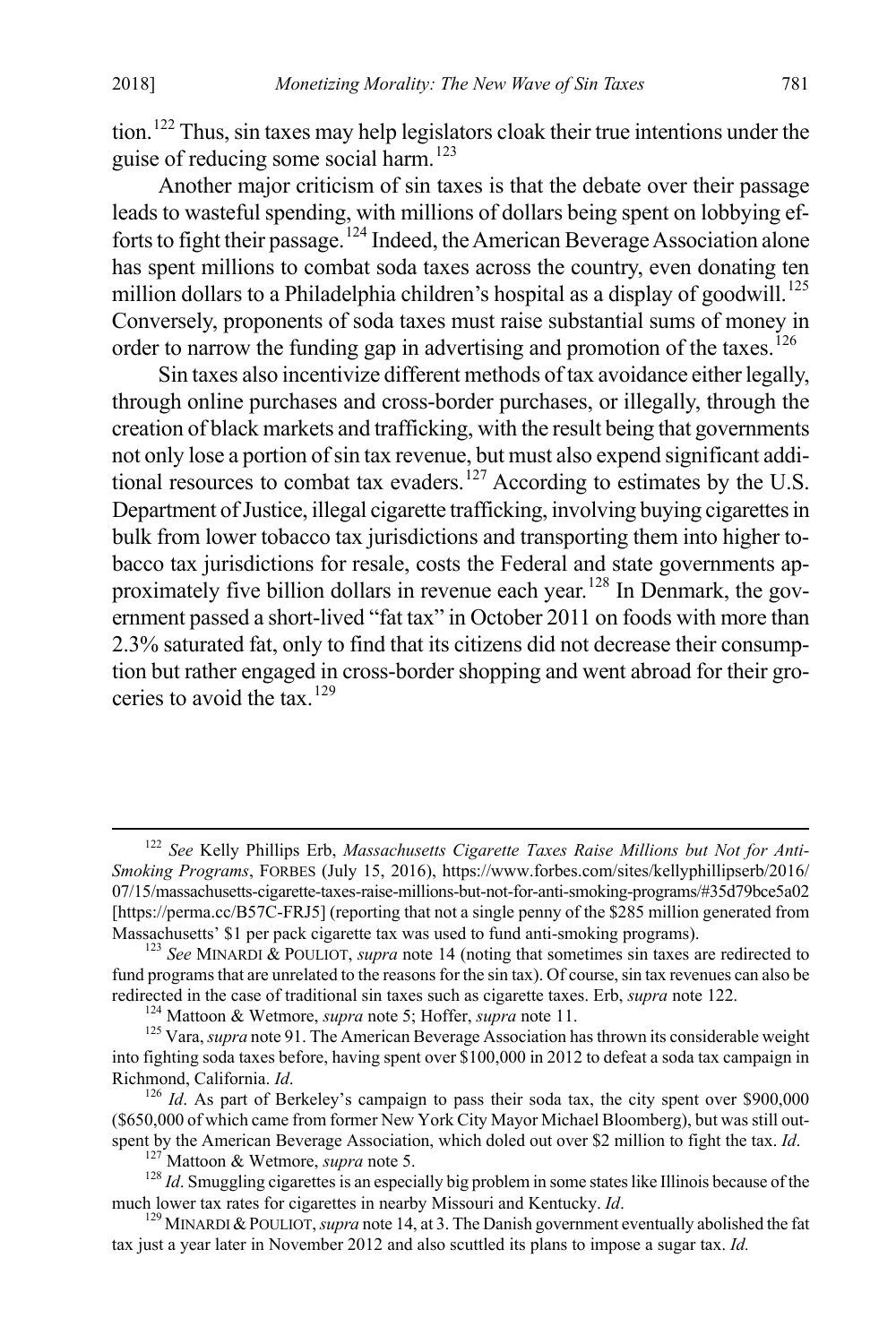#### *B. Alternatives to Sin Taxes*

If governments genuinely care about improving the health of their citizens, there are a variety of ways apart from sin taxes to advance the public welfare.<sup>[130](#page-20-0)</sup> Subsection 1 of this Section discusses the use of direct regulation, including the effects an outright ban on sinful goods and services would likely have.<sup>[131](#page-20-1)</sup> Subsection 2 discusses proposals related to improving the quality of information consumers receive at the time of purchase, which could help consumers make better decisions, all other things being equal.<sup>[132](#page-20-2)</sup> Finally, Subsection 3 discusses ways in which governments may improve consumer access to healthier substitutes, in effect using a "carrot" to incentivize and facilitate healthier purchases instead of the "stick" of sin taxes. [133](#page-20-3)

#### 1. Direct Regulation: Outright Bans of the Sinful Good or Service

Outright bans of the sinful good or service are one way in which governments may take direct aim at the underlying sin, but they are not without their own problems.[134](#page-20-4) Outright bans of a sinful good may seem like an extreme measure, but they have been tried in some countries, with varying degrees of success.<sup>[135](#page-20-5)</sup> For example, in March 2017, Kenya announced it would ban plastic bags, joining Rwanda which banned non-biodegradable plastic bags in 2008.<sup>[136](#page-20-6)</sup>

An outright ban may generate negative unintended consequences, such as giving rise to black markets for the sinful good or service.<sup>[137](#page-20-7)</sup> Indeed, even extremely high cigarette taxes in New York and Washington State have led to

<span id="page-20-5"></span>economist.com/news/middle-east-and-africa/21719471-will-ban-make-kenya-cleaner-or-start-blackmarket-bags-kenya-tries [https://perma.cc/YVL7-HLAV] [hereinafter *Kenya Ban*] (noting that Kenya had tried and failed to prohibit plastic bags on two other occasions in 2007 and 2011); *see also*  Zumbach, *supra* note 97 (stating that Chicago had tried and failed to ban disposable plastic bags before successfully passing a seven cent tax on disposable paper and plastic bags). <sup>136</sup> Emilie Clavel, *Think You Can't Live Without Plastic Bags? Consider This: Rwanda Did It*,

<span id="page-20-6"></span>GUARDIAN (Feb. 15, 2014), https://www.theguardian.com/commentisfree/2014/feb/15/rwandabanned-plastic-bags-so-can-we [https://perma.cc/XL8X-NGLY] (describing how Rwanda banned plastic bags in 2008 and the country's plans to potentially ban other types of plastic as well); *Kenya Ban, supra* note 135. Kenyans are estimated to use about twenty-four million plastic bags each month, or roughly two per person. *Kenya Ban, supra* note 135. <sup>137</sup> *Kenya Ban*, *supra* note 135.

<span id="page-20-7"></span>

<span id="page-20-0"></span> <sup>130</sup> *See generally* Gary Sacks et al., *'Traffic-light' Nutrition Labelling and 'Junk-food' Tax: A Modelled Comparison of Cost-Effectiveness for Obesity Prevention*, 35 INT'L J. OBESITY 1001, 1001– 1009 (2011) (comparing the costs of imposing sin taxes on junk food against a policy which would require nutrition labelling to be displayed on the front of unhealthy foods).<br>
<sup>131</sup> See infra notes 134–140 and accompanying text.<br>
<sup>132</sup> See infra notes 141–150 and accompanying text.<br>
<sup>133</sup> See infra notes 151–159 and

<span id="page-20-4"></span><span id="page-20-3"></span><span id="page-20-2"></span><span id="page-20-1"></span>*est*, 19 INDEP. REV. 47, 47, 50 (2014) (noting that a complete ban would lead to several undesirable consequences). 135 *See Kenya Tries to Ban Plastic Bags—Again*, THE ECONOMIST (May 23, 2017), http://www.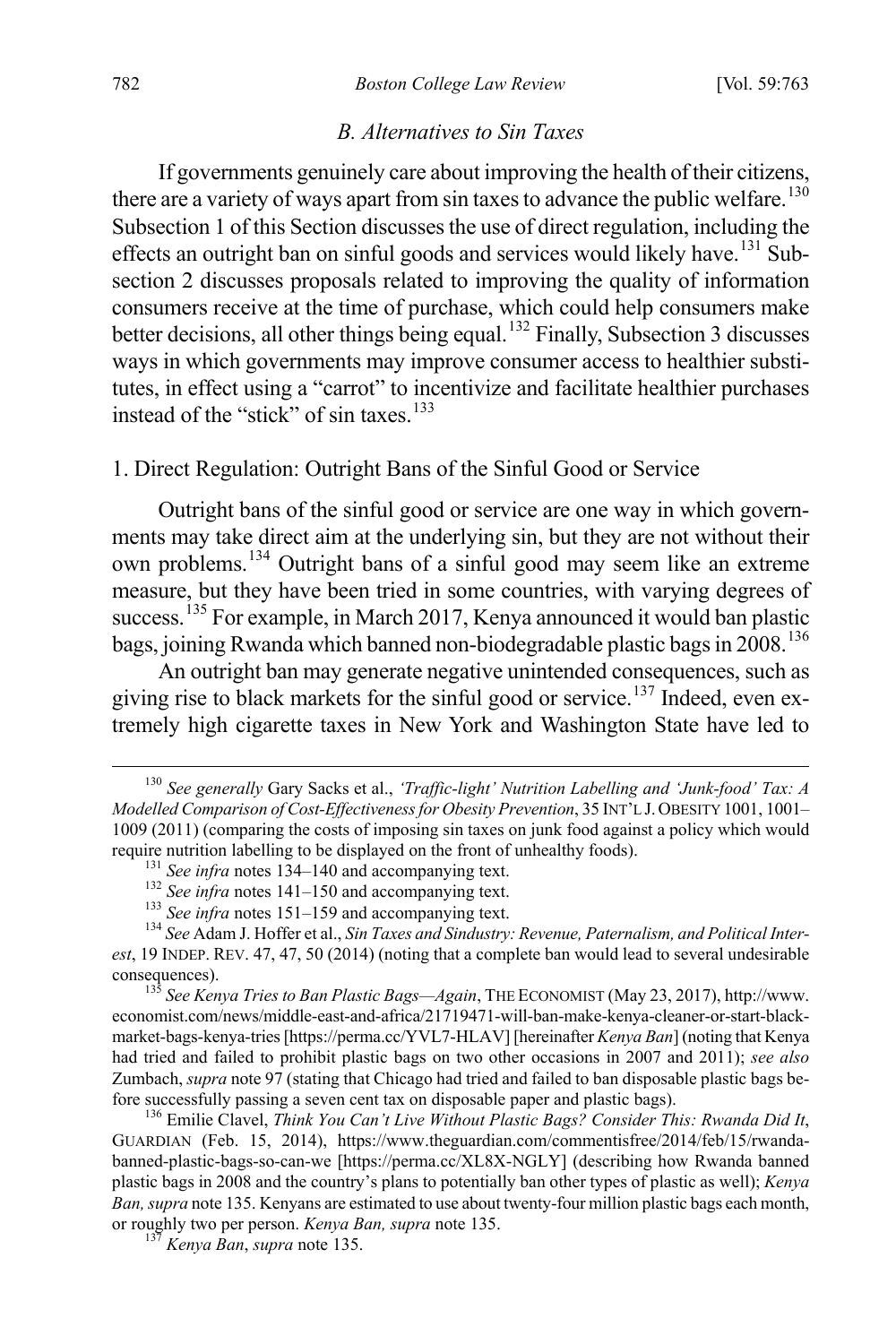cross-border shopping and expanding black markets for cigarettes.<sup>[138](#page-21-0)</sup> In Rwanda, after the government banned plastic bags, a black market arose selling plastic bags smuggled in from nearby Congo.<sup>[139](#page-21-1)</sup> In addition, outright bans may cause economic harm and job loss to the industry whose goods are subject to the ban, and consumers looking to avoid the ban may simply switch to other alternatives, which would severely undermine the benefits of the ban.<sup>[140](#page-21-2)</sup>

# 2. Improved Labeling of Sinful Goods and Services

While taxes (through higher prices) may signal to consumers the unhealthy nature of certain items like sugary drinks, some advocates have proposed that such signals be made more clear and explicit, with manufacturers of sinful goods being required to feature health warning labels directly on their products.<sup>141</sup> Under this approach, consumers would be given additional and higher quality information to encourage them to make healthier choices prior to making a pur-chase, rather than being punished for their sinful purchases after the fact.<sup>[142](#page-21-4)</sup>

For example, as a consequence of the Affordable Care Act and other state and local laws, chain restaurants will be required to label their menu items with information including the number of calories in their offerings.<sup>[143](#page-21-5)</sup> With the caloric content of menu items more transparent to restaurant patrons, the new menu labeling requirements are designed to incentivize restaurants to introduce healthier alternatives, and indeed, many restaurants have developed healthier, lower-calorie items in response.<sup>[144](#page-21-6)</sup>

<span id="page-21-0"></span><sup>&</sup>lt;sup>138</sup> Hoffer, *supra* note 134, at 50. According to 2013 statistics from the Washington State Department of Revenue, it is estimated that some 101.4 million packs of cigarettes in Washington were purchased without paying the cigarette tax.  $Id$ .

<span id="page-21-2"></span><span id="page-21-1"></span><sup>&</sup>lt;sup>139</sup> *Kenya Ban, supra* note 135. <sup>140</sup> *Id.* Given a ban on plastic bags, some speculate that consumers will respond by turning to paper bags which would put greater stress on forests. *Id.* 

<span id="page-21-3"></span><sup>&</sup>lt;sup>141</sup> Eliza Barclay, *Warning Labels Might Help Parents Buy Fewer Sugary Drinks, Study Finds,* NPR (Jan. 14, 2016), http://www.npr.org/sections/thesalt/2016/01/14/463061869/warning-labelsmight-help-parents-buy-fewer-sugary-drinks-study-finds [https://perma.cc/2T4D-KWVD]. Currently, California, New York, and Baltimore are considering proposals that would make labeling sugary drinks with health warnings mandatory. *Id*.  $\frac{142}{56}$  See Hoffer, *supra* note 56 (noting that some economists have proposed better educating con-

<span id="page-21-4"></span>sumers about the health consequences of their consumption choices and increasing the visibility of healthier alternatives).

<span id="page-21-5"></span><sup>&</sup>lt;sup>143</sup> Menu Labeling Requirements, https://www.fda.gov/Food/GuidanceRegulation/Guidance DocumentsRegulatoryInformation/LabelingNutrition/ucm515020.htm [https://perma.cc/R75P-3DZ6] (last updated Nov. 11, 2017). The menu labeling rule applies to restaurants and chain retail food establishments with twenty or more locations. *Id*. Though the menu labeling requirement originated as part of the Affordable Care Act and set an initial deadline of December 1, 2015, for restaurants to comply with the requirements, the compliance date has since been extended several times with the current deadline now set for May 7, 2018. *Id.* 14. 144 Pratt, *supra* note 85, at 90. The restaurant Romano's Macaroni Grill has already revamped its

<span id="page-21-6"></span>fettucine alfredo dish in the wake of a federal menu labeling law to reduce its calorie count from 1,130 to 770 calories and nearly halved its saturated fat content. *Id.* at 122. In anticipation of the new menu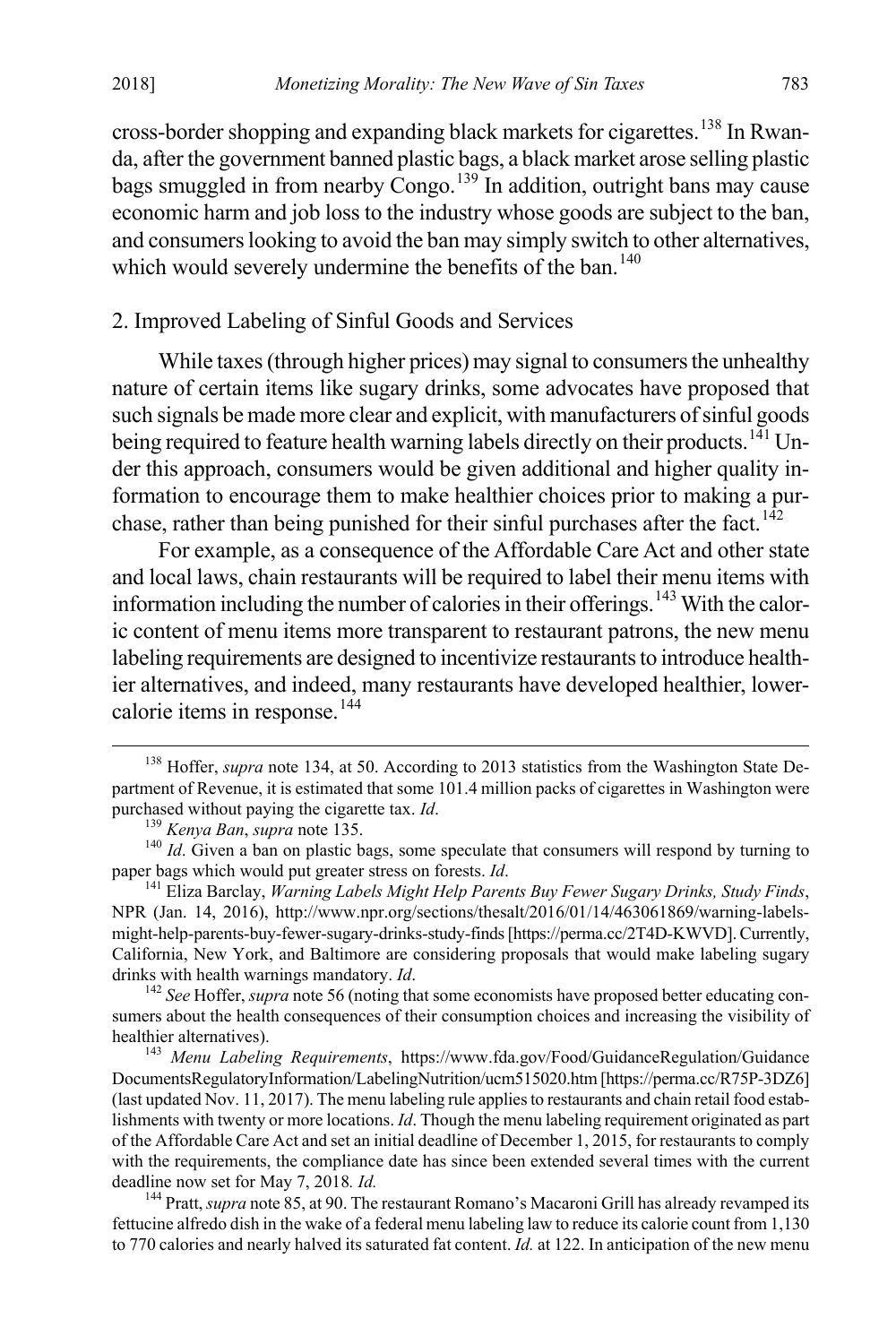In a study of approximately 2400 parents from a variety of backgrounds, researchers found that sixty percent of parents would choose to purchase a sugarsweetened beverage if that beverage did not have a health-warning label affixed to it.[145](#page-22-0) Interestingly, the number of parents who would choose to purchase the sugar-sweetened beverage dropped to forty percent if the sugar-sweetened bev-erage had a warning label on it.<sup>[146](#page-22-1)</sup> Thus, the study indicates that in the context of sugary drinks, providing more information to parents on the health effects of sugary drinks may constitute a major factor in their ultimate purchasing decisions for their children. $147$ 

In the context of junk food, so-called "traffic-light nutrition labelling" proposals which would mark foods with different colors based on their total fat, sat-urated fat, sugar, and salt contents have gained traction in recent years.<sup>[148](#page-22-3)</sup> A 2011 Australian study analyzed the effects of traffic-light labelling on junk food and found that the enhanced labelling would lead to similar body mass index and weight reductions in both males and females compared to if those same items were instead subject to an obesity tax.<sup>[149](#page-22-4)</sup> Thus, both the sugar-sweetened beverage study and the traffic-light nutrition labelling study seem to strongly suggest that providing consumers with better nutritional information and education through enhanced labelling can promote healthier decision-making and life-styles.<sup>[150](#page-22-5)</sup>

#### 3. Improving Access to Healthier Alternatives

Proponents of sin taxes argue that consumers will simply switch to healthier substitutes when faced with a sin tax on a good, but this view presupposes that a healthier substitute exists (what would a healthy substitute be for a cigarette?) that is comparable in price and a reasonably good substitute for the sinful

labeling requirements, chains like Starbucks, Au Bon Pain, and The Cheesecake Factory have responded by reworking their offerings and developing lower-calorie alternatives. *Id.* <sup>145</sup> See Christina A. Roberto et al., *The Influence of Sugar-Sweetened Beverage Health Warning* 

<span id="page-22-0"></span>*Labels on Parents' Choices*, 137 PEDIATRICS 1, 6, 9 (2016) (concluding that health warning labels on sugary drinks have increased parents' awareness of the health consequences associated with consuming the beverages and may lead to parents decreasing purchases of sugary drinks for their children).

<span id="page-22-1"></span><sup>&</sup>lt;sup>146</sup> *Id.* The warning labels featured text such as: "Safety Warning: Drinking beverages with added sugar[s] contributes to obesity, diabetes, and tooth decay." *Id.* 

<span id="page-22-2"></span><sup>&</sup>lt;sup>147</sup> See Barclay, *supra* note 141 (cautioning that the study is encouraging but does not offer any details on how effective the warning labels might be if implemented in reality).

<span id="page-22-3"></span><sup>&</sup>lt;sup>148</sup> See generally Sacks, *supra* note 130. Traffic-light nutrition labelling would use the three colors on a traffic light to mark whether the food contains low (green), medium (yellow), or high (red) levels of that nutrient. *Id.* at 1002. Traffic-light nutrition labelling has been recommended by the Food Standard Agency in the United Kingdom since 2006. *Id*. <sup>149</sup> *Id*. at 1005.<br><sup>150</sup> *See* Barclay, *supra* note 141 (noting that labels on sugary drinks put consumers on notice

<span id="page-22-5"></span><span id="page-22-4"></span>about the negative consequences of consuming the beverages and also seemed to affect their buying decisions).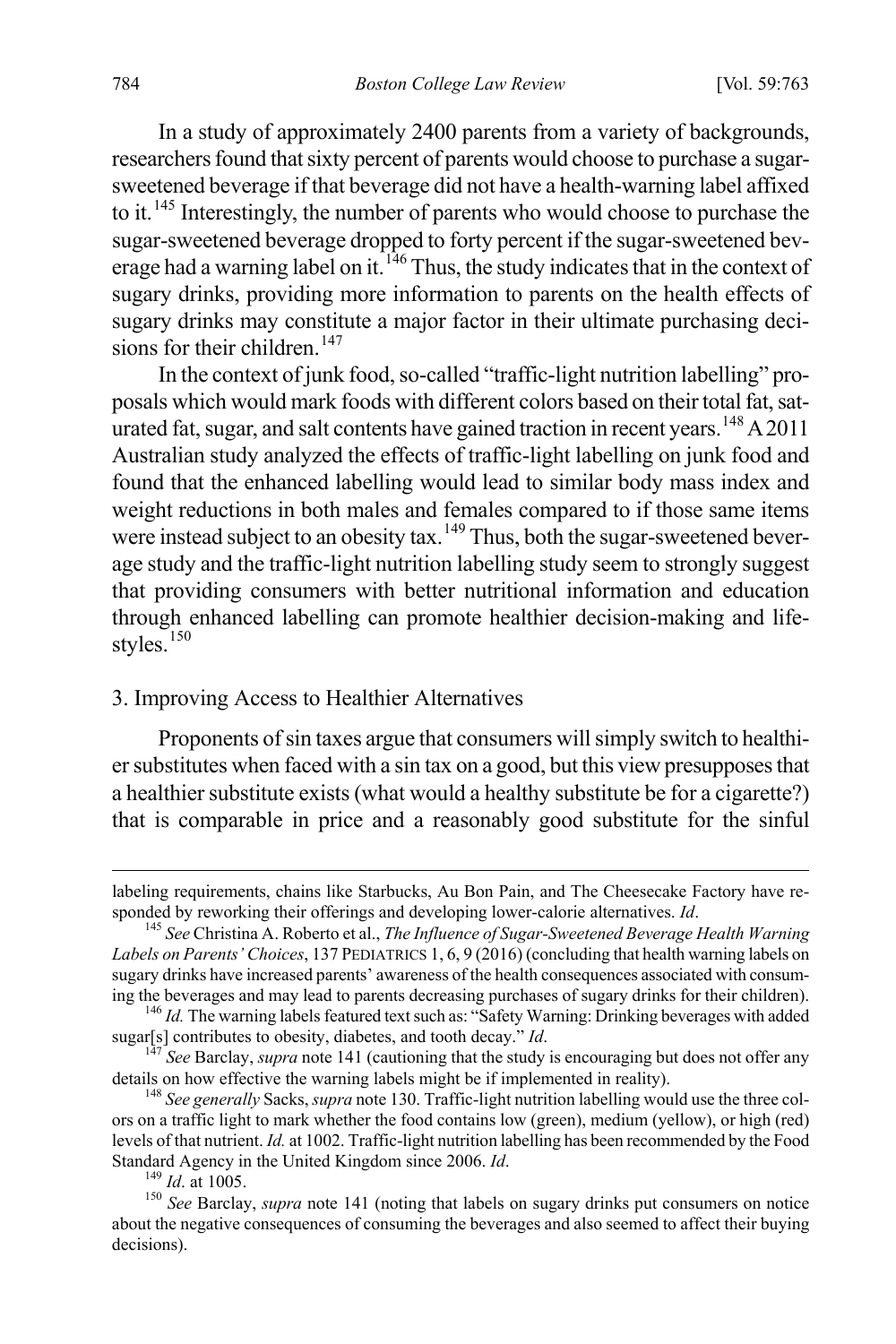item.[151](#page-23-0) Thus, in addition to the fact that consumers may not know of viable, healthier substitutes for their sinful consumption, consumers also may not have proper access to them, even if they were made aware of their existence.<sup>[152](#page-23-1)</sup> A 2009 study by the U.S. Department of Agriculture, found that 2.3 million fami-lies live both over a mile away from a supermarket and do not have a car.<sup>[153](#page-23-2)</sup> Food deserts, defined as areas that lack a supermarket, moreover tend to be asso-ciated with poorer and minority neighborhoods.<sup>[154](#page-23-3)</sup> Thus, governments need to be cognizant of the fact that even if consumers could be convinced to live healthier lives and steer away from unhealthy consumption, some consumers may be unable to, owing to a lack of access to healthier alternatives and ready access to fast food.[155](#page-23-4) People who live in areas with limited access to supermarkets tend to turn to small grocery or convenience stores, which often either do not sell the same selection of healthy foods as supermarkets or sell them at a substantial markup.<sup>[156](#page-23-5)</sup> Thus, in many cases, the same price conscious consumers who would be subject to sin taxes on unhealthy items are effectively taxed on access to healthy foods as well by virtue of where they live.<sup>[157](#page-23-6)</sup>

While some have pointed out that poorer areas may not have the demand to support an affordable healthy food supply, governments could, for example, offer subsidies or alter their zoning policies to incentivize supermarkets to set up shop in underserved areas.<sup>[158](#page-23-7)</sup> Further, changing consumer preferences by providing better nutritional education and information on these products may also drum up demand for healthier goods.<sup>[159](#page-23-8)</sup>

<span id="page-23-8"></span>

<span id="page-23-0"></span><sup>&</sup>lt;sup>151</sup> See Hoffer, *supra* note 56, at 10 (suggesting that one reason consumers are relatively indifferent about price changes in soda, candy, and fast food may be that they simply are either unaware of or

<span id="page-23-1"></span>cannot find adequate substitutes).<br><sup>152</sup> *Id*. The elasticity of demand for a good depends on the availability of viable substitutes for<br>that good, with goods which have relatively few substitutes tending to be demand-inel

<span id="page-23-2"></span><sup>&</sup>lt;sup>153</sup> ECON, RESEARCH SERV., U.S. DEP'T OF AGRIC., ACCESS TO AFFORDABLE AND NUTRITIOUS FOOD: MEASURING AND UNDERSTANDING FOOD DESERTS AND THEIR CONSEQUENCES 35 (2009). Another 3.4 million households, or 3.2% of the U.S. population, live between a half mile and one mile from a supermarket and do not own a car. *Id.* at 20.

<span id="page-23-3"></span><sup>&</sup>lt;sup>154</sup> Renee E. Walker et al., *Disparities and Access to Healthy Food in the United States: A Review of Food Deserts Literature*, 16 HEALTH &PLACE 876, 876 (2010). In addition to having fewer supermarkets, studies have found that residents in minority neighborhoods also are more frequently targeted by advertisements for tobacco and alcohol products and have a harder time gaining access to medi-

<span id="page-23-4"></span>cations. *Id*. <sup>155</sup> See ECON. RESEARCH SERV., *supra* note 153 (noting that the types of foods individuals have access to are important factors in their diet and their risk for obesity and other related diseases).

<span id="page-23-7"></span><span id="page-23-6"></span><span id="page-23-5"></span><sup>&</sup>lt;sup>156</sup> *Id.*<br><sup>157</sup> See id. (detailing one study of 40,000 U.S. households which found that consumers who get their groceries from convenience stores usually pay higher prices on average compared to those who shop at supermarkets). <sup>158</sup> *Id.* <sup>159</sup> *Id*.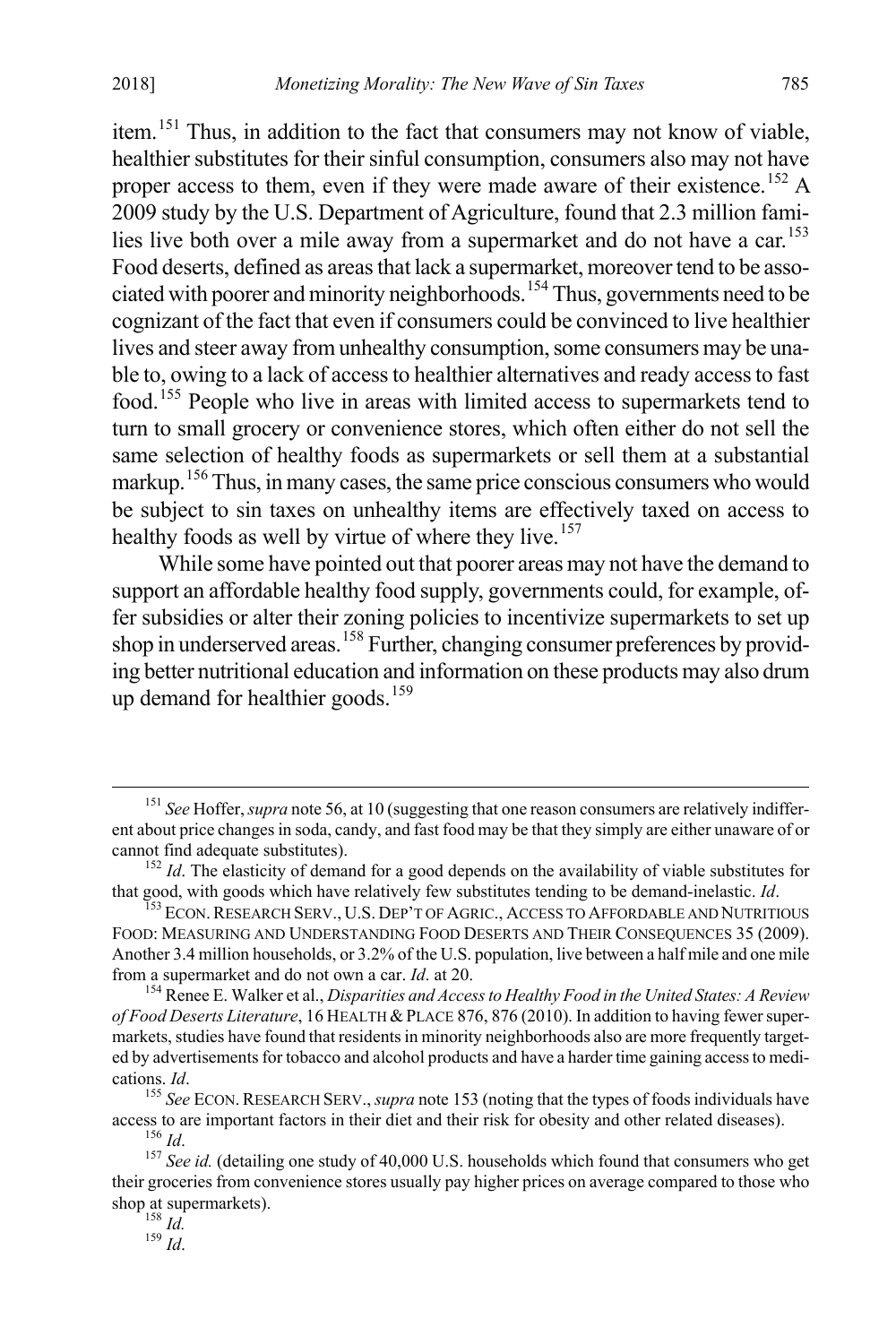#### III. THE INHERENT LIMITATIONS OF SIN TAXES AND SUGGESTED REFORMS FOR CURRENT AND FUTURE SIN TAXES

The twin aims of sin taxes, raising revenue and curbing the quantity of socially undesirable behaviors, are in fact intimately tied to one another and in constant tension.[160](#page-24-0) Governments should be aware that the revenue raised by sin taxes tends to be unsustainable and actually may decline over time, suggesting that while a sin tax may be effective in deterring some sinful consumption, its effects are not limitless, particularly in the long run.<sup>[161](#page-24-1)</sup> By way of illustration, tobacco taxes have been successful in decreasing smoking amongst existing smokers and in deterring new users from taking up smoking, but studies also have shown that after the initial decline in usage, there is a point where the level of consumption no longer decreases.<sup>[162](#page-24-2)</sup> This suggests that there seems to be a segment of the smoking population whose demand is so inelastic that *any* price increases in the form of tobacco taxes has no effect at all on their purchases of tobacco products.[163](#page-24-3) Indeed, legislators must understand that a key limitation of sin taxes is that they exhibit diminishing marginal returns with respect to curbing demand of sinful goods, with successive tax increases eventually producing few-er benefits on net.<sup>[164](#page-24-4)</sup>

Interestingly, regardless of the actual sin tax rate set by governments, the quantity of sinful consumption is also constrained from the outset by the priceelasticity of the good.[165](#page-24-5) In studies measuring consumer responsiveness to price

<span id="page-24-5"></span><sup>165</sup> See Hoffer, *supra* note 56, at 8–9 (describing several studies that sought to quantify the median price elasticity (a measure of consumers' responsiveness to price changes) for various sinful goods, with the median price elasticity of sweets found to be -0.34, meaning that a 1% increase in the price of sweets only reduced consumption by 0.34%). A price elasticity that has an absolute value less than one means the good is demand-inelastic. *Id*. at 9. By way of comparison, cigarettes and alcohol had approximately the same median price elasticities of -0.40 and -0.497, respectively, while soft drinks had a median price elasticity of -0.79, suggesting consumers are much more responsive to changes in the price of soft drinks than cigarettes or alcohol. *Id*.

<span id="page-24-0"></span> <sup>160</sup> MINARDI &POULIOT, *supra* note 14, at 1. If sin taxes effectively reduce consumption of sinful goods and services, then the amount of tax revenue governments are able to collect from sin taxes will fall. *Id.*; *see* Mattoon & Wetmore, *supra* note 5 (questioning whether sin taxes are truly intended to

<span id="page-24-1"></span>curb sinful behaviors or simply raise revenue for state governments).<br><sup>161</sup> Mattoon & Wetmore, *supra* note 5. Government revenue does increase with rises in tobacco taxes, but the additional revenue is not always maintain

<span id="page-24-3"></span><span id="page-24-2"></span><sup>&</sup>lt;sup>162</sup> MINARDI & POULIOT, *supra* note 14.<br><sup>162</sup> MINARDI & POULIOT, *supra* note 14.<br><sup>163</sup> Id. In Quebec for instance, 40% of Quebecers smoked in 1987, but from 2003–2014, tobacco usage stayed at around 24% notwithstanding the fact that in the same time period, the price of cigarettes increased by 100%. *Id.*<br><sup>164</sup> See id. (warning that while sin tax increases have been justified because of their ability to

<span id="page-24-4"></span>change consumption habits, such desired changes may not always be feasible). When taxes no longer decrease the individual's consumption level, the sin tax effectively operates to punish that individual by forcing them to pay ever increasing prices for the sinful good. *Id.*; *see also* Mattoon & Wetmore, *supra* note 5 (discussing that while sin taxes have been criticized for being regressive and disproportionately burdening the poor, the poor are also more likely to quit smoking as a result of higher tobac-<br>co taxes, and thus also disproportionately benefit from the sin tax).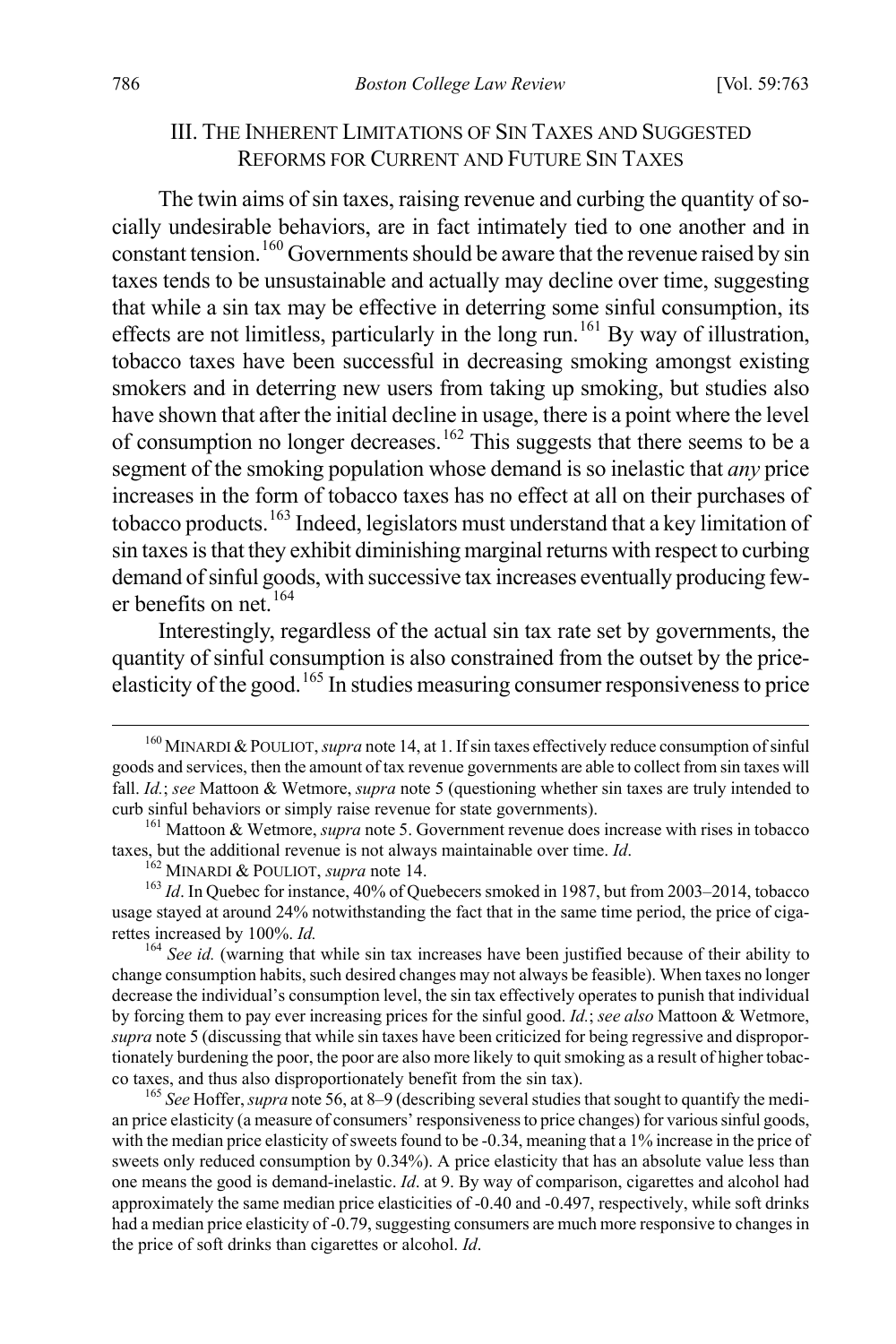changes in soft drinks, sweets, cigarettes, and alcohol, researchers found that the price elasticity for each of these items was well below one, which means that a 1% increase in price (as a result of the tax) produces a less than 1% reduction in quantity.[166](#page-25-0) Consequently, while sin taxes do influence individual behavior, their ability to affect consumer purchases is somewhat attenuated given the strongly inelastic nature of the sins being taxed.<sup>[167](#page-25-1)</sup>

While sin taxes are far from perfect tools, governments may redesign them in certain ways to better serve both their revenue-raising and consumption curbing goals.[168](#page-25-2) For starters, the amount of the tax is often either too large or too small.<sup>[169](#page-25-3)</sup> Taxes on alcohol tend to be set too low to discourage consumption while taxes on tobacco products are so high that they eliminate smoking altogether.[170](#page-25-4) Ironically, if a sin tax is set too high, it will be too effective at discouraging unhealthy consumption and raise little revenue, but if the tax is set too low, it will provide considerable revenue but not curb sinful consumption in any meaningful manner.<sup>[171](#page-25-5)</sup>

In addition to more precisely calibrating the actual amount of sin taxes, the revenue derived from some sin taxes is usually not designated for public health programs at all.[172](#page-25-6) For example, in Philadelphia, the soda tax was advertised to primarily help fund universal prekindergarten and not anti-obesity programs.<sup>[173](#page-25-7)</sup> In this context, earmarking some of the revenue to fund nutritional programs and

<span id="page-25-5"></span><span id="page-25-4"></span><span id="page-25-3"></span>tion *Id*.<br><sup>170</sup> Hoffer, *supra* note 56, at 3.<br><sup>170</sup> Hoffer, *supra* note 56, at 3.<br><sup>171</sup> MINARDI & POULIOT, *supra* note 14, at 3. Furthermore, if sin taxes are set too high, black markets for the taxed good may arise and thus dramatically reduce the amount of sin tax revenue collected. *See* SCOTT DRENKARD*,* CIGARETTE TAXES AND CIGARETTE SMUGGLING BY STATE, 2015 1 (2017), https://files.taxfoundation.org/20171106130335/Tax-Foundation-FF565.pdf [https://perma.cc/8MGF-CZRL] (finding that New York, which has the highest cigarette tax in the country, also had the highest rate of smuggled cigarettes entering the state, with about 56.8% of cigarettes consumed in New York in 2015 having entered as a result of smuggling); Kevin Hartnett, *Boston's Black-market Cigarette Problem*, BOS.GLOBE (Feb. 2, 2014), https://www.bostonglobe.com/ideas/2014/02/02/boston-black-marketcigarette-problem/mJpfuuFZXXYxrBiEgTcyJM/story.html [https://perma.cc/ZKK3-BNFJ] (reporting that in Boston, approximately 40% of cigarettes consumed were obtained through the black market as part of smokers' efforts to avoid the state cigarette tax). Smuggling can be casual, involving small quantities purchased in one area being transported to another for personal consumption, or commercial, operating on a larger scale and potentially involving counterfeit state tax stamps or counterfeit sinful goods themselves. DRENKARD, supra.

<span id="page-25-6"></span> $172$  *See* Vargas, *supra* note 14 (describing how revenue from the soda tax passed in Philadelphia would be divided up amongst homelessness programs, disability settlements, parks and recreation, and

<span id="page-25-7"></span><sup>173</sup> *Id*. Indeed, of the \$409.5 million projected to be raised in the five years after the passage of the Philadelphia soda tax, only \$4.5 million will be allocated to providing a healthy beverages tax credit. *Id.*

<span id="page-25-2"></span><span id="page-25-1"></span><span id="page-25-0"></span><sup>&</sup>lt;sup>166</sup> *Id.* at 9.<br><sup>167</sup> *Id.* 1688 *See* Brownell, *supra* note 72 (noting that while taxing sugar-sweetened beverages may lead to private and public health benefits, such taxes are often too small to be effective at deterring consumption of sugary drinks).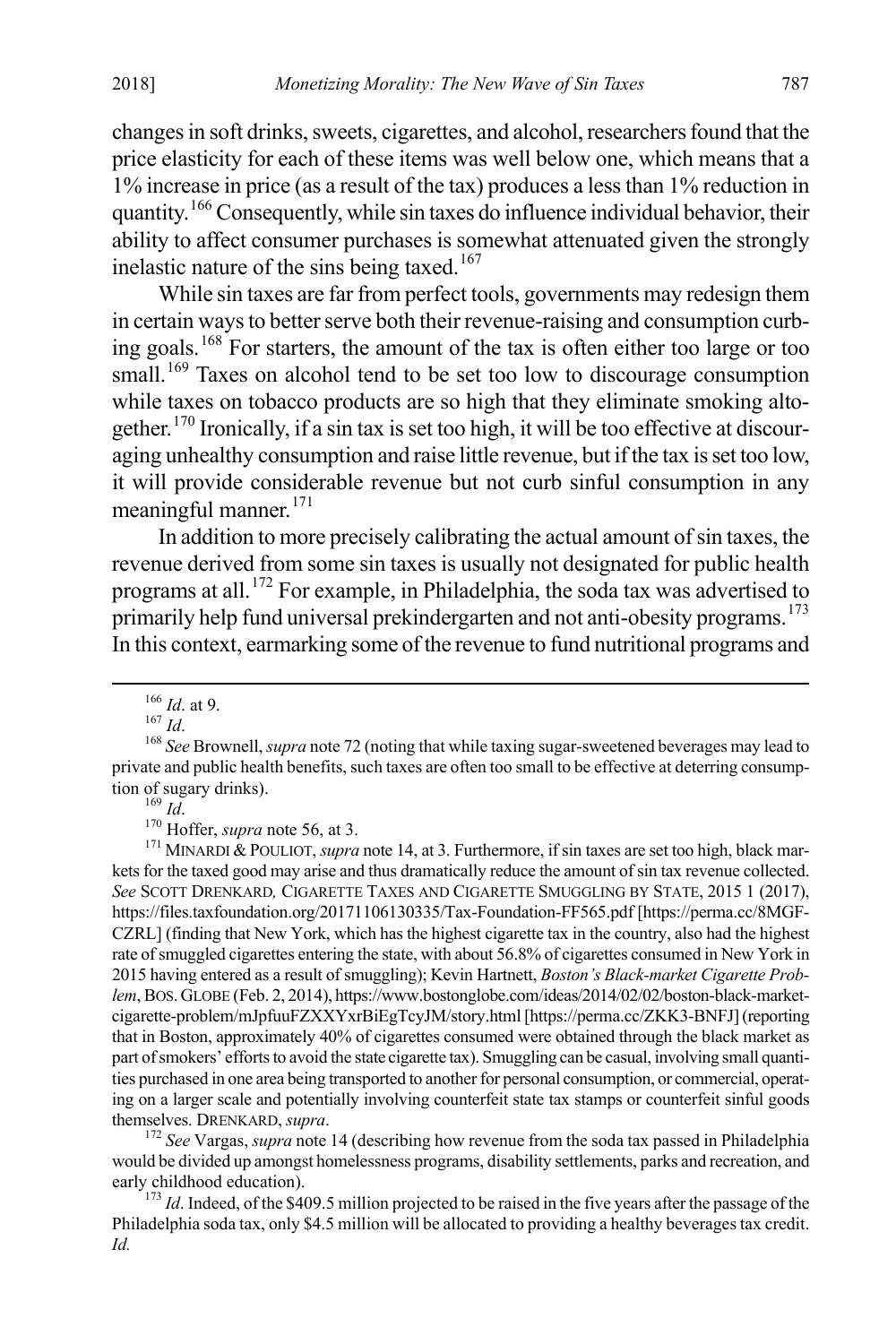anti-obesity efforts instead of universal prekindergarten would more directly help the same populations that are hit hardest by the tax.<sup>[174](#page-26-0)</sup> Highlighting the importance of *how* the sin tax revenue will be utilized is a 2008 poll of New York residents in which 52% of those polled said they would support a soda tax, with the percentage in support of a soda tax jumping up to 72% if the soda tax revenue was specifically used to support anti-obesity programs for children and adults.[175](#page-26-1) Thus, lawmakers would do well to consider tying sin tax revenues to programs that take aim at the heart of the underlying sinful consumption, as doing so may increase their chances of garnering the public support that is so cru-cial to getting a particular sin tax passed.<sup>[176](#page-26-2)</sup>

In consideration of the foregoing, one way to overcome the inherent tension of sin taxes would be to adopt a hybrid approach: first, calibrate sin taxes to a moderate level that maximizes tax revenue, earmark those revenues to fund public health programs, and then regulate manufacturers of sinful goods directly to help curb sinful behavior and advance the public health.<sup>[177](#page-26-3)</sup> For example, in the context of obesity taxes, governments could pass sin taxes on sugary drinks and fatty foods (and thus generate much needed revenue), but couple these taxes with traffic-light nutritional labeling and initiatives to increase consumer access to healthier alternatives.<sup>[178](#page-26-4)</sup> If governments truly seek to justify non-traditional sin taxes on the basis of their public health benefits, then it may be more effective to rely on more targeted measures, such as imposing mandatory labelling on

<span id="page-26-0"></span><sup>&</sup>lt;sup>174</sup> Brownell, *supra* note 72, at 1603. When it comes to tobacco taxes, some of the tax revenue has been specifically directed towards programs for the poor, who tend to be the most impacted by smoking-related illnesses. *Id*. 175 *Id.* at 1603–04; *see* Michael F. Jacobson & Kelly D. Brownell, *Small Taxes on Soft Drinks and* 

<span id="page-26-1"></span>*Snack Foods to Promote Health*, 90 AM.J. PUB. HEALTH 854, 856–57 (2000) (suggesting that taxing soft drinks, candy, chips, and other snack foods could help raise substantial revenues for public health campaigns). Public health building campaigns can be quite cost-effective, as a push to get consumers to drink lower fat milk in Clarksburg, West Virginia, significantly increased the number of people drinking fat-free milk at a total cost of only about twenty-two cents per person over seven weeks.

<span id="page-26-2"></span>Jacobson & Brownell, *supra*, at 857.<br><sup>176</sup> See Brownell, *supra* note 72 (suggesting that taxes on sugar-sweetened beverages are most popular when the revenues are used for nutritional and anti-obesity programs).

<span id="page-26-3"></span><sup>&</sup>lt;sup>177</sup> See Jacobson & Brownell, *supra* note 175 (proposing that governments tax high-calorie, fatty and sugary foods modestly and use the revenues to support public health initiatives); Hoffer, *supra*  note 56, at 4 (describing how programs that seek to provide consumers with better information may influence their purchasing decisions). Calibrating the sin tax rate to the proper level can both raise revenue and shift consumption to benefit public health. Hoffer, *supra* note 56, at 6–7. 178 *See* Hoffer, *supra* note 56, at 4 (noting the limitations of both sin taxes, which bring in revenue

<span id="page-26-4"></span>but may not carry all of the public health benefits in theory, and purely behavioral policies which may positively affect consumer behavior but do not generate any revenue). *See generally* Walker, *supra* note 154 (noting that the differences in morbidity and mortality among neighborhoods may be partially explained by the presence or absence of supermarkets).